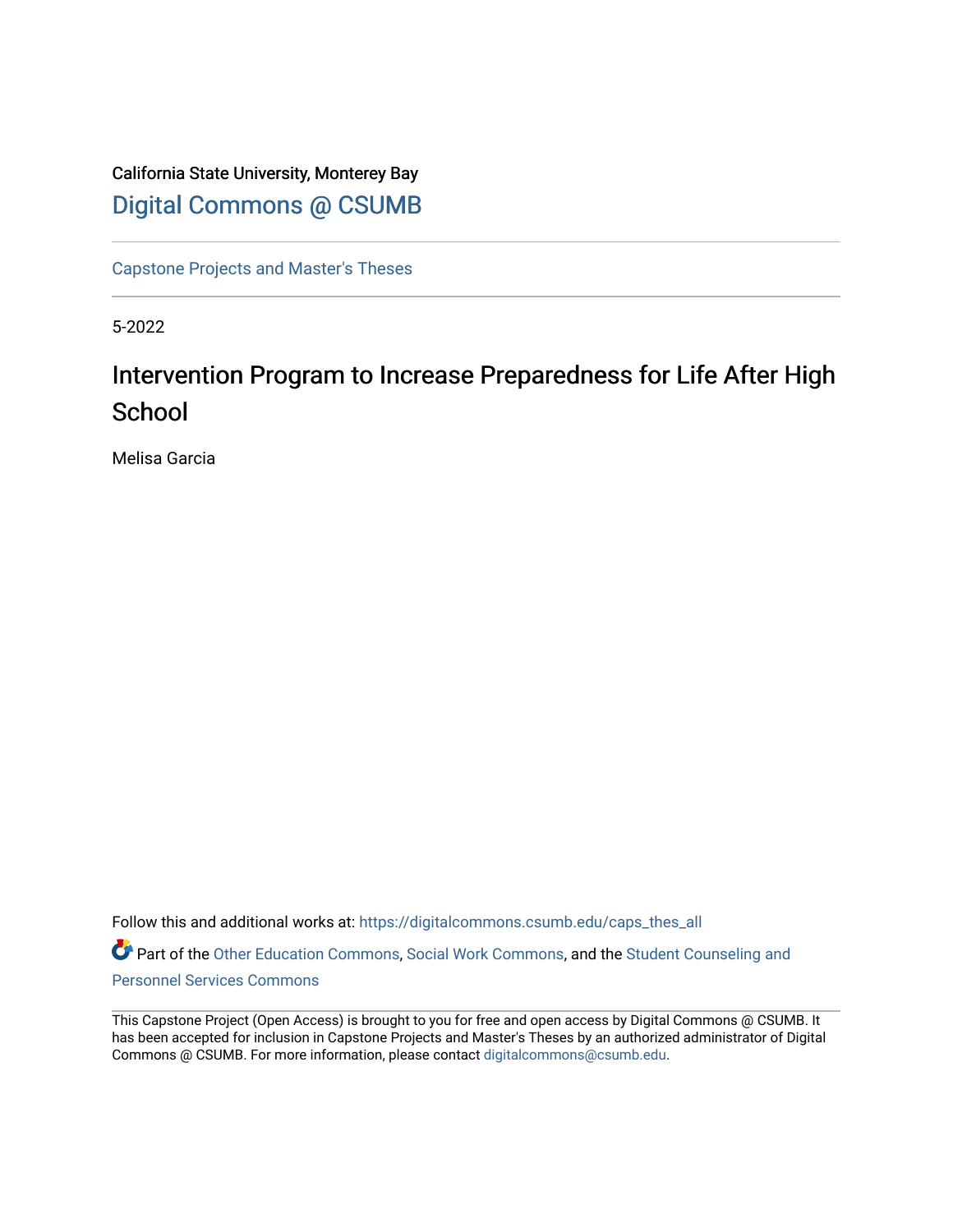### **Intervention Program to Increase Preparedness for Life After High School**

Melisa V. Garcia

Learning for Life Charter School--Sergio Paredes Collaborative Health & Human Services Department of Health, Human Services and Public Policy California State University Monterey Bay

May 20, 2022

#### **Author Note**

Melisa V. Garcia, Department of Health Human Services and Public Policy, California State University Monterey Bay. This research was supported by Learning for Life Charter School. Correspondence concerning this article should be addressed to Melisa V. Garcia, California State University Monterey Bay, 100 Campus Center, Seaside, CA, 93955. Contact:

[melgarcia@csumb.edu.](mailto:melgarcia@csumb.edu)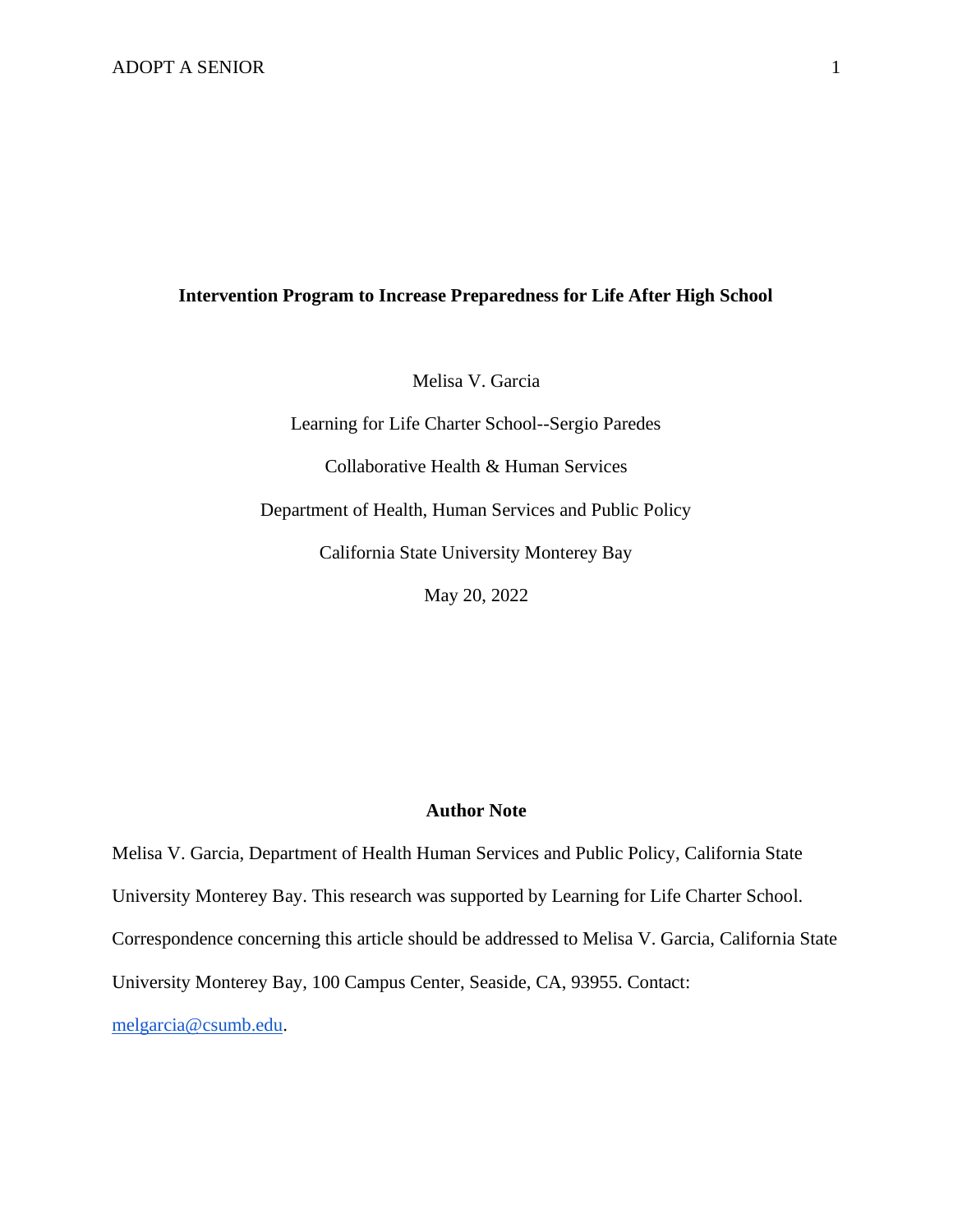#### **Abstract**

In Monterey County, too many skilled-labor positions are not filled by local youth, negatively impacting long-term well-being, stability, and success. This capstone project was implemented at Learning for Life Charter School (LFLCS), an alternative middle and high school for at-risk youth. There is a lack of preparedness among LFLCS seniors for postsecondary life. This is an intervention program aimed to increase preparedness among graduating seniors. Participants are expected to identify a post-graduation plan; the intermediate and long-term expectations are that more LFLCS graduates will pursue their identified plan, increasing individual and community well-being, stability, and success. Of 50 LFLCS seniors, 24 (48%) participated in the program and 18 (36%) identified a post-graduation plan. At the start of the program, 20% of participants identified feeling unprepared for life after high school; eight months later, 100% identified feeling prepared. LFLCS should continue implementing the program, with modifications to increase student participation.

 *Keywords:* s social services, school social work, alternative school, at-risk youth, postgraduation preparedness ocial services, school social work, alternative school, at-risk youth, post-graduation preparedness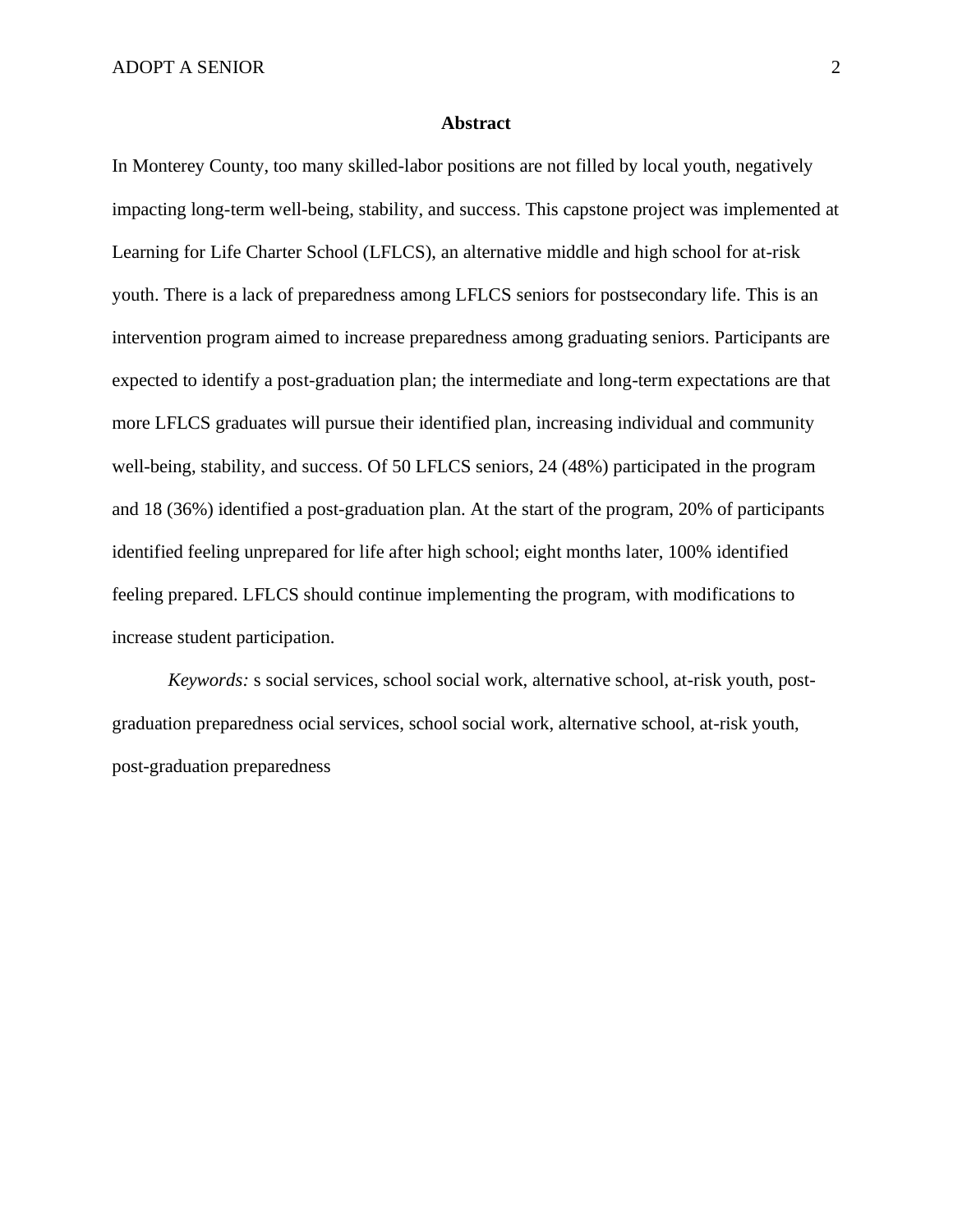#### **Organization and Communities Served**

Founded in 2001, Learning for Life Charter School (LFLCS) is an alternative middle and high school for at-risk youth, established on a trauma informed approach. Categorized as a 501(c)(3), LFLCS is a non-profit organization. However, as a public charter school, LFLCS's primary source of funding is the State Funding-Education Protection Account (Learning for Life Charter School [LFLCS], n.d.-b).

LFLCS's mission is to "[enable] students in grades 7–12 who had dropped out or were at risk of dropping out of traditional schools to become motivated again to learn, to develop a desire to complete their education, and to earn a high school diploma" (LFLCS, n.d.-a, para. 1). Connected with its mission, LFLCS aims to help students become "scholars, healthy human beings, community members, citizens of the world, and participants in a technological society" (LFLCS, n.d.-a, para. 3). Through a trauma informed approach, LFLCS works to identify students' long-term goals to better guide them on a path to success, in order to achieve their potential and well-being (LFLCS, n.d.-a).

Operating on an independent studies format, LFLCS offers an array of in-person and remote services, such as tutoring, counseling, and social services (LFLCS, n.d.-e; LFLCS, n.d. f). Additional services include access to a full-time academic counselor, psychologist, and social worker. Students are also supported by a team of social work interns who address student needs, such as housing, transportation, nutrition, medical care, and employment (LFLCS, n.d.-f).

LFLCS primarily serves Monterey County residents, but it has open enrollment for Santa Cruz and San Benito counties as well (LFLCS, n.d.-a). Primary populations served include students who have been expelled, suspended from school for more than 10 days, wards of the court, pregnant and/or parenting, at risk of dropping out, habitually truant, retained more than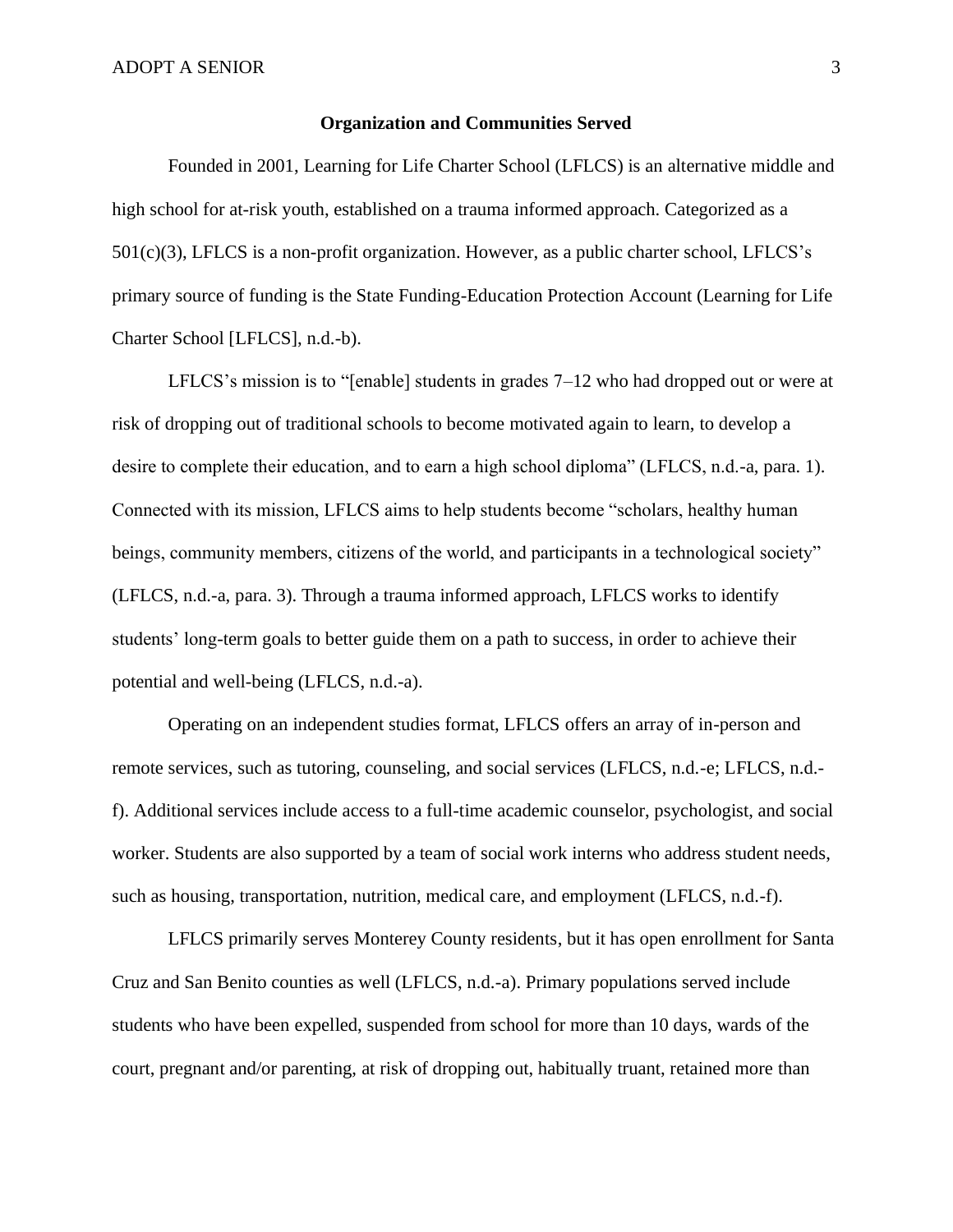once from kindergarten to eighth grade, credit deficient, not currently enrolled for more than 45 days, foster youth, homeless, or changing schools frequently (LFLCS, n.d.-c). Although LFLCS primarily serves students who are considered to be at-risk, it also serves students seeking to graduate early (LFLCS, n.d.-g).

Based on an enrollment summary report from the first quarter of the 2021-2022 academic year, 71% of LFLCS's students are socioeconomically disadvantaged (LFLCS, 2021). In regard to grade level, 6% of students are in grade seven, 10% of students are in grade 8, 13% of students are in grade 9, 16% of students are in grade 10, 24% of students are in grade 11, and 31% of students are in grade 12 (LFLCS, 2021). Additionally, 47% of students are male, and 53% of students are female (LFLCS, 2021). Ethnically and racially, 58% are Latinx/Hispanic, 25% are white, 4% are Black/African American, 0.7% are Native Indian/Alaska Native, 1% are Asian, 7% are mixed, and 4% are "other" (LFLCS, 2021). Moreover, LFLCS's graduation rate for 2019-2020 is 84.4%, while its dropout rate is 13.5% (DataQuest, n.d.-a; DataQuest, n.d.-b).

The primary needs addressed by LFLCS include education disparities and inequalities, food insecurity, homelessness, and transportation. Although LFLCS addresses additional needs, such as social and behavioral issues and learning disabilities, the aforementioned issues are the primary needs addressed by the social work team (LFLCS, n.d.-f). The health and social inequalities faced by the primary population served illustrate an overlap with the primary needs addressed by the organization. The primary population often experiences education inequalities, which is a reason they turn to LFLCS for an alternative method of education. Similarly, students may experience bullying and racism in traditional school settings, leading them to enroll at LFLCS. Students experiencing food insecurity are at risk of health inequalities, such as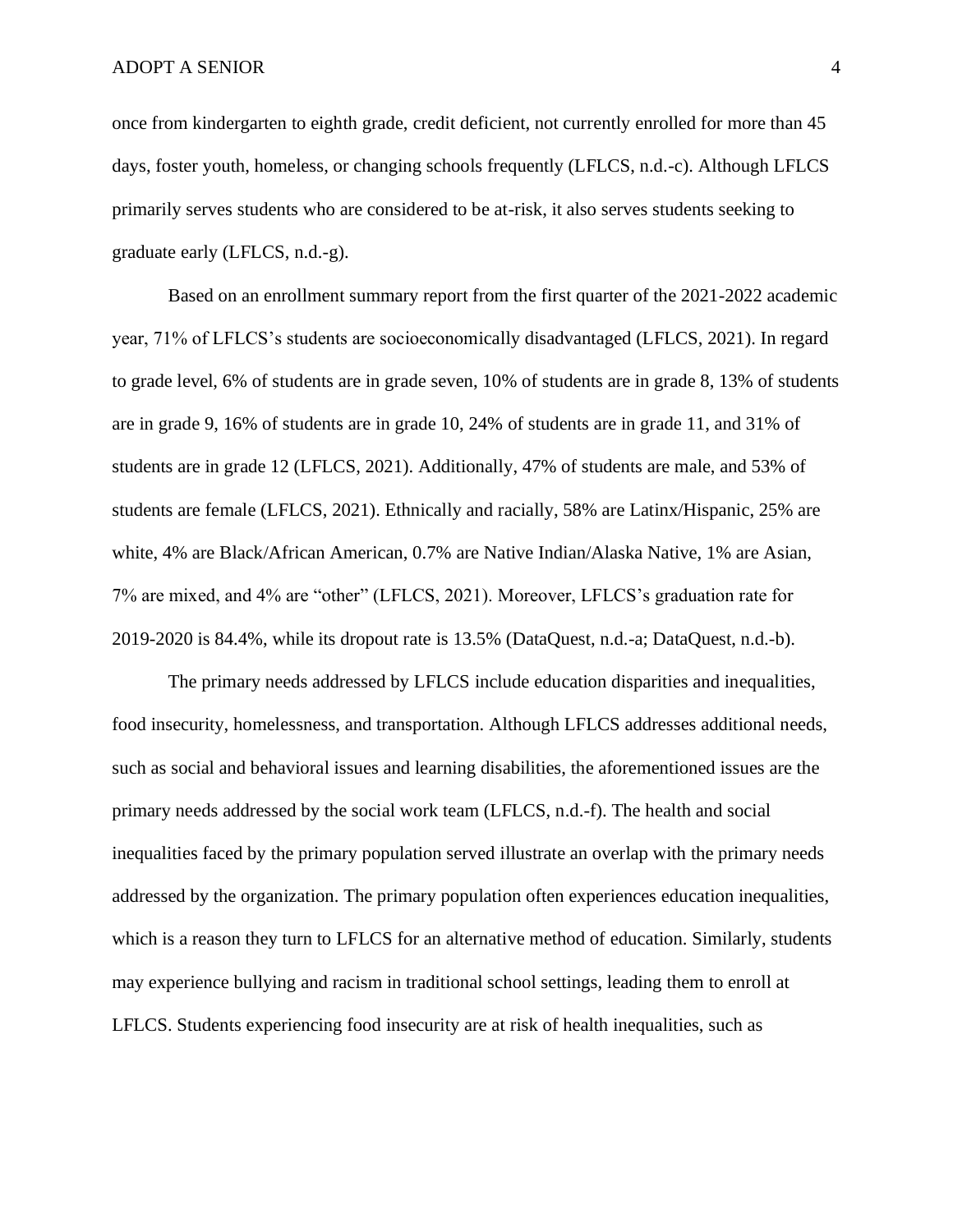malnutrition. With a partnership with the Monterey County Food Bank, LFLCS provides students and their families with weekly food bags (LFLCS, n.d.-d; LFLCS, n.d.-f).

#### **Problem Description**

#### **Problem Definition**

The micro-level problem is the lack of preparedness among LFLCS seniors for life after high school. The macro-level problem is that too many skilled-labor positions in Monterey County are not filled by local youth, negatively impacting long-term well-being, stability, and success. The lack of preparedness for life after high school relates to the macro-level issue, in that the lack of preparation for post-secondary life limits and hinders opportunities held by LFLCS graduates. Whether their desired post-graduation plan is entering the workforce, attending a four-year or community college, enrolling in trade school, or pursuing a military path, a lack of preparation prior to graduating negatively impacts students' prospects, options, and success. Consequently, they are not equipped to fill local skilled-labor positions.

#### **Contributing Factors**

#### *Causes to Organization Problem (Micro-Level)*

When examining the causes of the lack of preparedness among LFLCS seniors for life after high school, there are three vital contributing factors. The first contributing factor is limited student engagement and drive. A lack of student engagement, participation, and drive is common with the student population served at LFLCS (S. Pennington, personal communication, April 7, 2022). In turn, students with limited drive or desire to succeed in the long run, as well as those who are not easily accessible or interested in participating, are not in positions conducive to preparing for life after high school (S. Pennington, personal communication, April 7, 2022).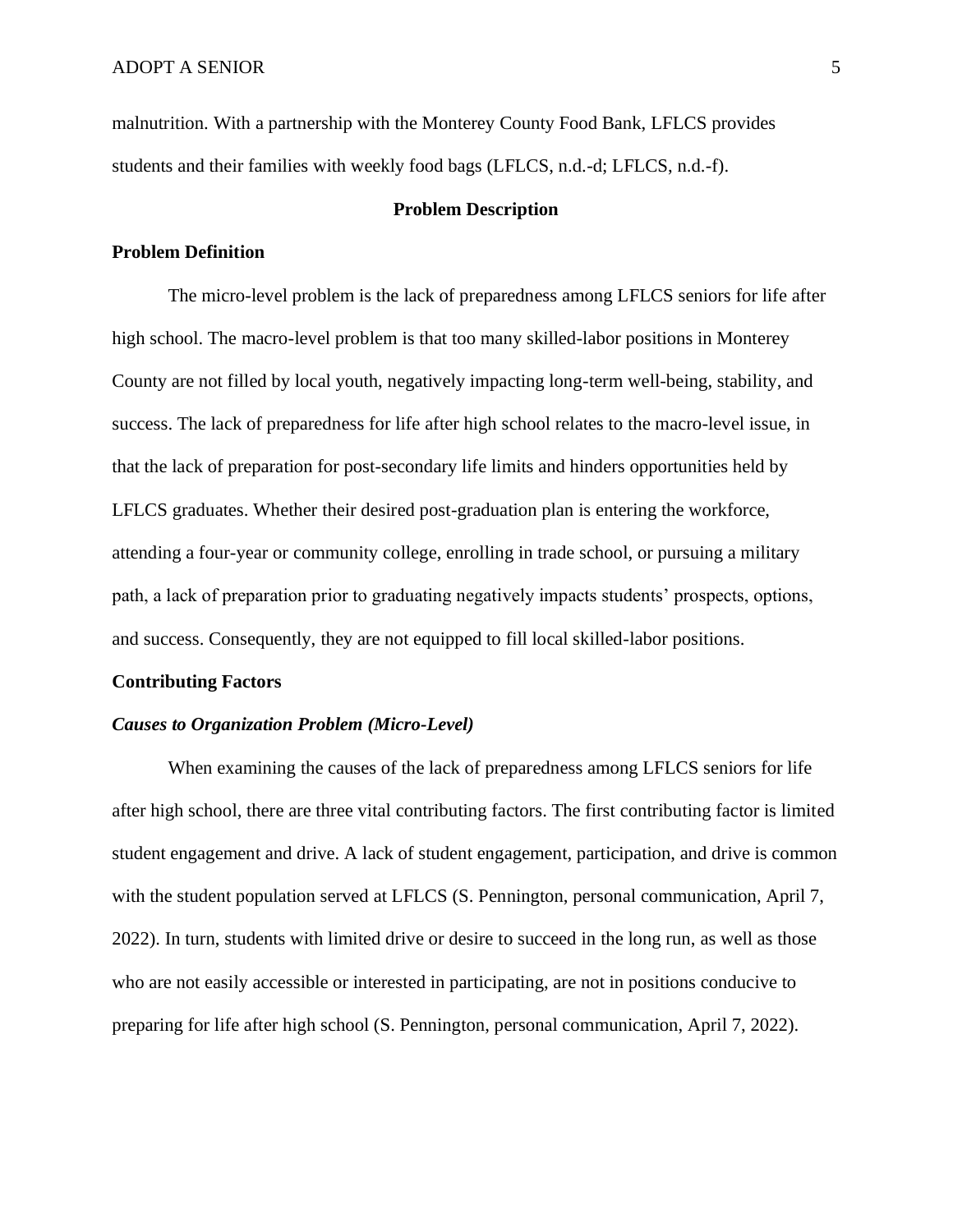In addition to student engagement, there are two contributing factors that function in parallel: the limited focus on and knowledge of the diverse post-graduation paths, and the lack of programs directed at preparing graduating seniors. Currently, emphasis is placed on academic preparedness and success. However, there are no programs or resources available to graduating seniors to help prepare them or ease the transition into post-secondary life (LFLCS, n.d.-b, LFLCS, n.d.-g). With limited emphasis on post-graduation preparedness, focus is placed primarily on community college; alternative options, such as entering the workforce, enrolling in trade school, or pursuing a military path, are not often discussed.

#### *Causes to Broader Problem (Macro-Level)*

In regard to too many skilled-labor positions in Monterey County not being filled by local youth, there are three contributing factors: education attainment level, shortage of skilled labor, and family support. According to Holtz-Eakin and Lee (2019), education attainment is "vital for a highly skilled and productive labor force" (para. 1). However, those with lower levels of education attainment level are at a disadvantage when it comes to the workforce, specifically skilled-labor (OECD, 2012; Holtz-Eakin & Lee, 2019). The level of education attainment not only causes the lack of filled positions in skilled occupations, but it negatively affects individual and community economies (OECD, 2012; Holtz-Eakin & Lee, 2019).

A second contributing factor is a shortage of skilled labor. A report outlining economic data for March 2022 indicates 11.3 million unfilled jobs; however, only 6.0 million people are searching for work (U.S. Bureau of Labor Statistics, 2022a; U.S. Bureau of Labor Statistics, 2022b). The aforementioned statistics demonstrate a severe shortage of skilled workers on a national scale, impacting state and local communities. As a result, local skilled-labor positions are not being filled by local youth.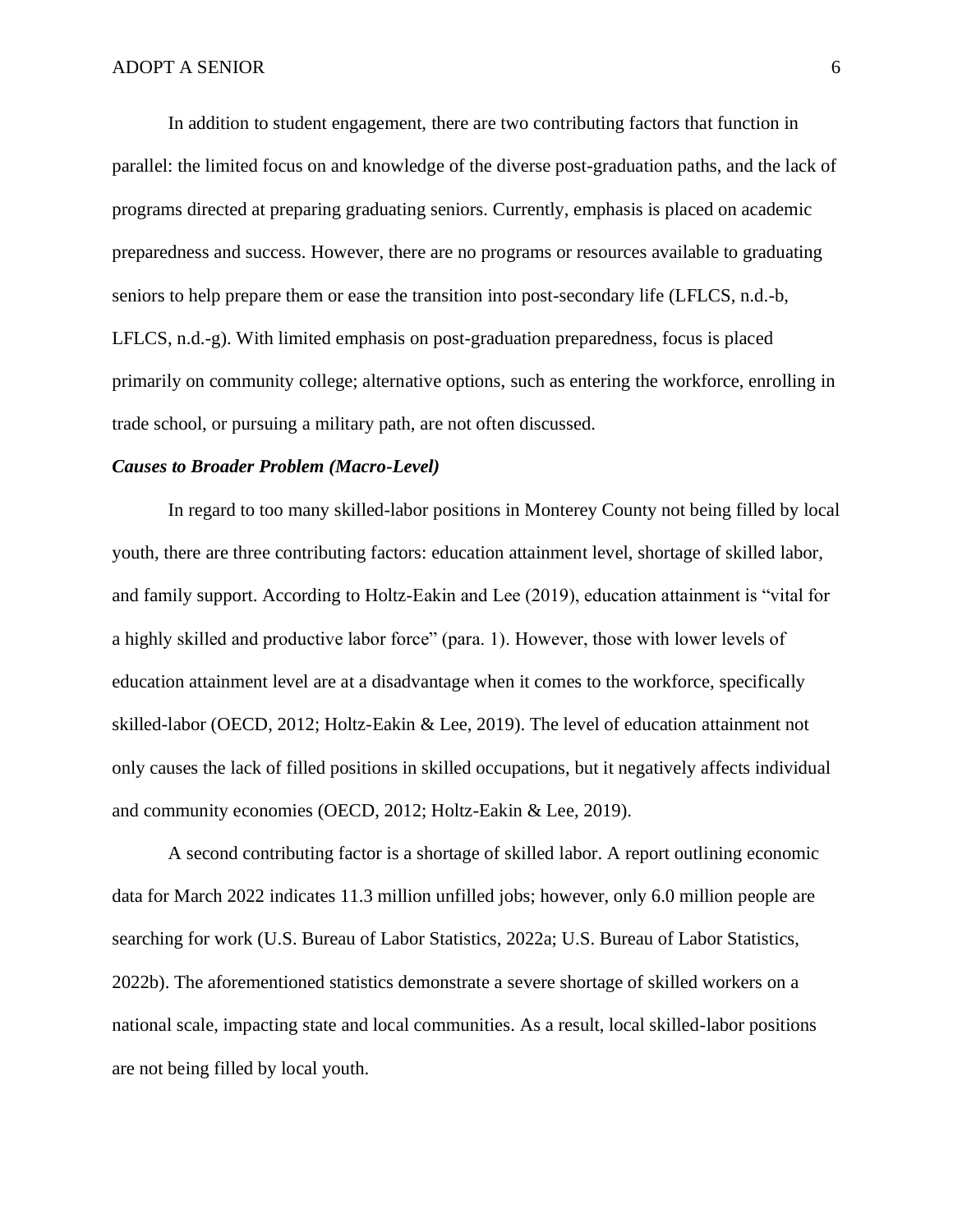Further contributing to the issue is family support. Research illustrates that increased and consistent levels of family support in a student's life increases the likelihood of student success and independence, both in school and beyond (National PTA, n.d.; Team XQ, 2020). Family support works to increase resilience by helping with "difficult situations, [reducing] mental stress, and [preventing] mental health problems" (Mai et al., 2021, para. 3). Family support reduces negative impacts of adverse situations, allowing for students to focus on academic and professional aspects, impacting their overall stability. At LFLCS, however, family support is often limited, hindering student success during and after high school. This results in reduced post-graduation preparedness and limited opportunities and desire to fill skilled-labor positions.

#### **Consequences**

When examining consequences of both the micro and macro level problems, there is overlap and similarities. Consequences to the issue of a lack of preparedness among LFLCS seniors for life after graduation include lower earnings and pay, poverty, and unemployment. Similarly, consequences of the lack of skilled-labor positions in Monterey County filled by local youth include homelessness, increased unemployment rates, and increased poverty rates.

A lack of preparedness when transitioning into post-secondary life, as well as the inability to fill skilled-labor positions, increases risk of unemployment (Holtz-Eakin & Lee, 2019). Similarly, LFLCS graduates who are unprepared face lower earnings and pay, in part because of the limited work and career advancement options available to them. The risk of poverty increases as a result. Whether it be due to unemployment or lower earnings and pay, poverty rates increase, as there is a lack of work and financial stability (Holtz-Eakin & Lee, 2019). Combined, the consequences of the micro and macro level issues form a cycle of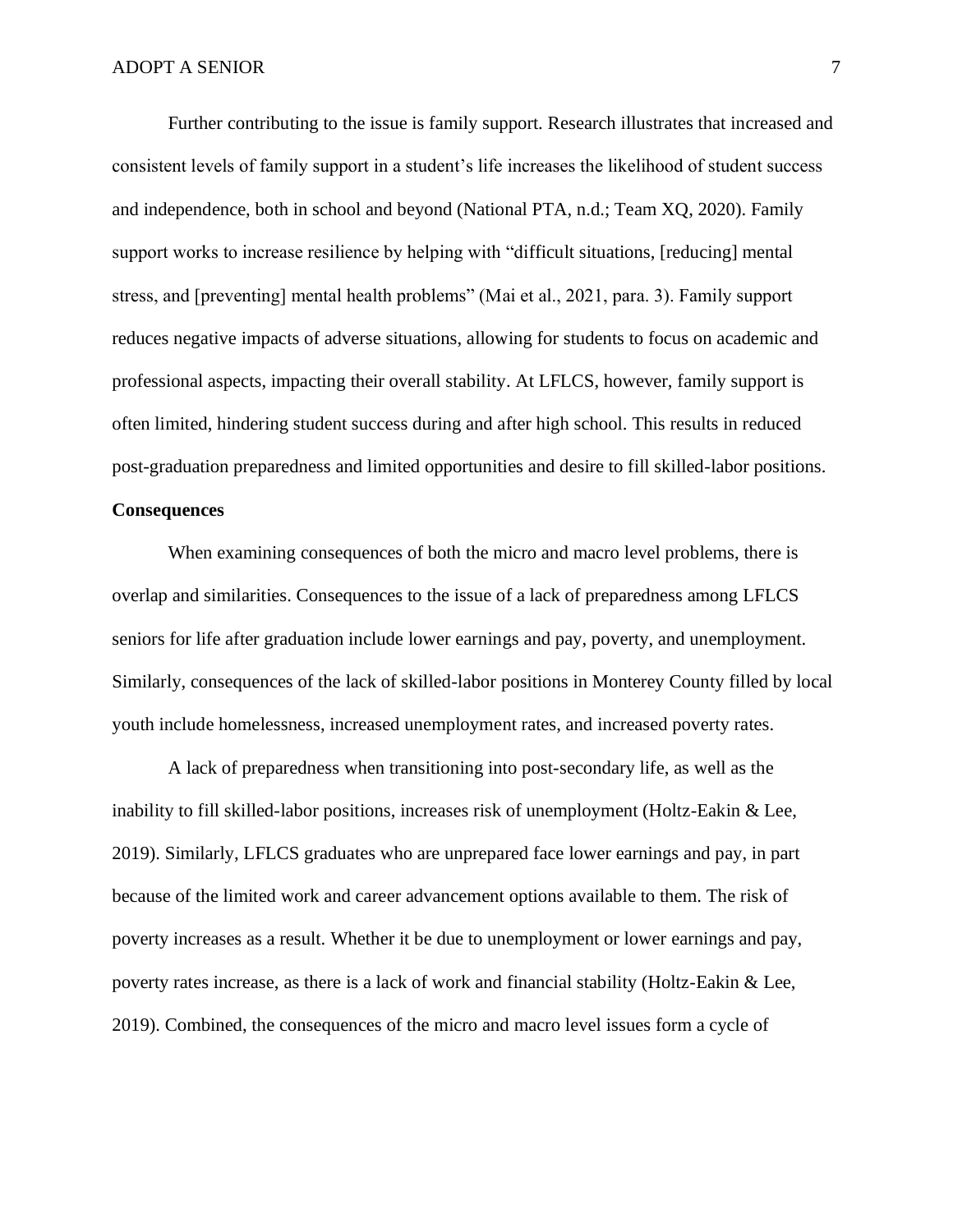instability among LFLCS graduates who are not prepared to transition into post-secondary life,

negatively impacting overall well-being and success for themselves and their communities.

## **Problem Model**

| <b>CAUSES TO AGENCY</b><br><b>PROBLEM</b>                                                                                                                                                     | <b>AGENCY-SPECIFIC</b><br>"MICRO-LEVEL"<br><b>PROBLEM ADDRESSED</b><br><b>BY PROJECT</b>         | <b>CONSEQUENCES TO</b><br><b>AGENCY</b>                                             |
|-----------------------------------------------------------------------------------------------------------------------------------------------------------------------------------------------|--------------------------------------------------------------------------------------------------|-------------------------------------------------------------------------------------|
| 1. Lack of student<br>engagement and drive<br>2. Limited focus and<br>knowledge on the diverse<br>post-graduation paths<br>3. Lack of programs directed<br>at preparing graduating<br>seniors | There is a lack of preparedness<br>among LFLCS seniors for life<br>after high school graduation. | 1. Lower earnings/pay<br>2. Poverty<br>3. Unemployment                              |
| <b>CAUSES/RISK</b><br><b>FACTORS TO</b><br><b>BROADER HEALTH</b><br><b>PROBLEM</b>                                                                                                            | <b>BROADER "MACRO-</b><br>LEVEL"<br><b>HEALTH/SOCIAL</b><br><b>PROBLEM</b>                       | <b>CONSEQUENCES TO</b><br><b>SOCIETY</b>                                            |
| 1. Educational attainment<br>level<br>2. Shortage of skilled labor<br>3. Family and social support                                                                                            | Too many skilled-labor<br>positions in Monterey County<br>are not filled by local youth.         | 1. Homelessness<br>2. Increased<br>unemployment rates<br>3. Increased poverty rates |

### **Capstone Project Description and Justification**

### **Project Description**

For this project, an intervention program titled "Adopt a Senior" was developed,

implemented, and established at LFLCS. Adopt a Senior aimed to increase preparedness among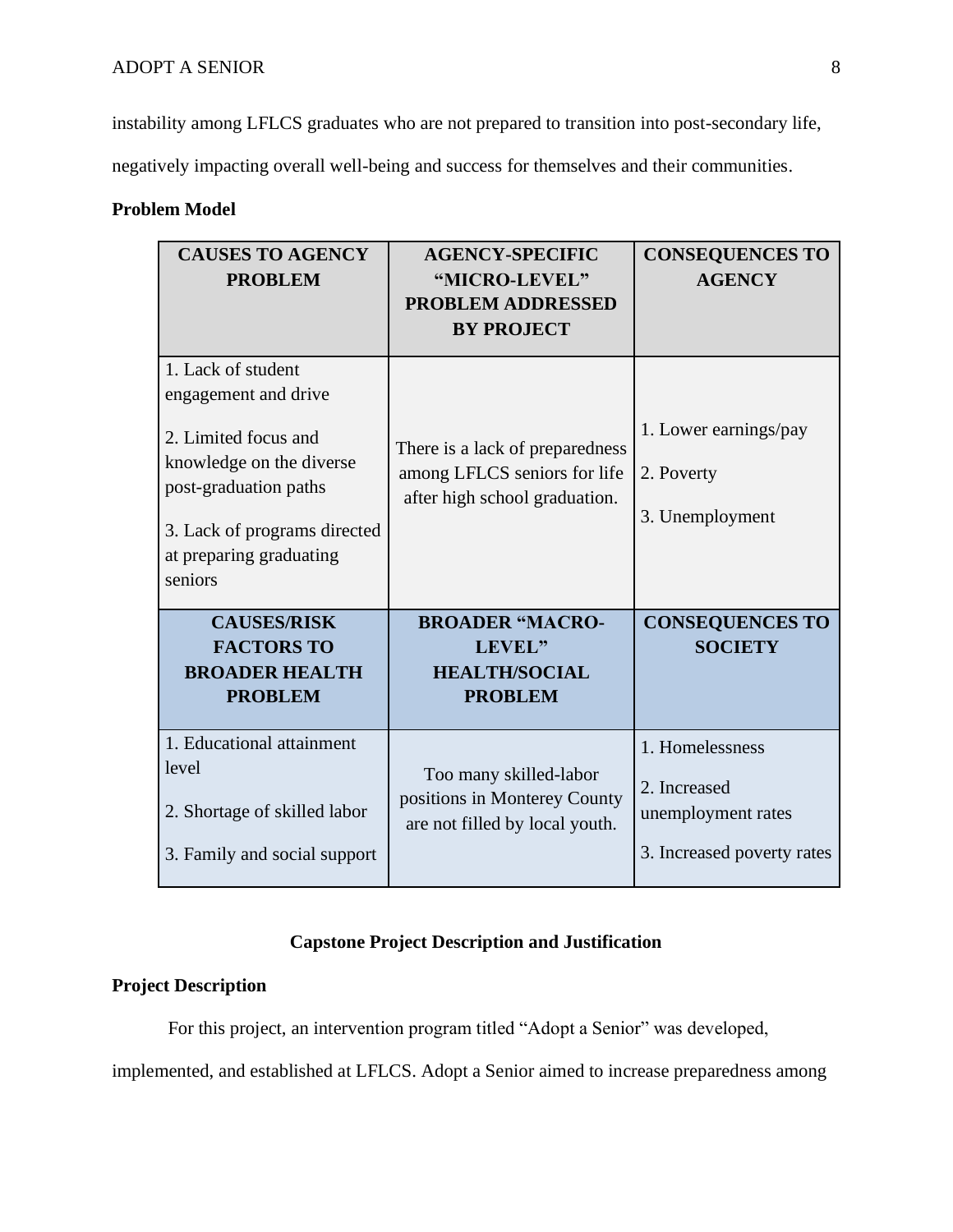LFLCS seniors for life after high school. Through mentorship, guidance, and support provided by university level social work interns, LFLCS seniors received individualized assistance to identify and work towards a post-graduation plan. Services included assistance with applications, resume development, job searches, interview preparation, and resource navigation and connection. The deliverable of this project was the completion of the case management intervention with each caseload of LFLCS seniors. Additionally, the program aimed to ease the transition from high school into the "real world."

Participants of Adopt a Senior included LFLCS staff. The school social worker, Sergio Paredes, and the academic counselor, Dr. Sarah Pennington, acted as supporting staff. Weekly meetings were held with both mentors to discuss the program. When needed, they were consulted for additional guidance and support in enhancing interactions and work with students; however, social work interns were granted autonomy in developing and implementing this program, including when working individually with students.

In addition to staff, two social work interns were key participants in the program. Marissa Sarenana and Tiana Gonzalez are CSUMB social workers interns, majoring in Collaborative Health and Human Services (CHHS), who assisted in the development and implementation of Adopt a Senior. Despite working jointly to develop the program, each intern was assigned a caseload of 16 to 17 seniors, with the autonomy to work with their students as they saw fit, so long as it remained within the constructs of the program guidelines. Moreover, significant to the program's functioning, LFLCS seniors were key participants. As the targeted population for Adopt a Senior, LFLCS seniors received the services provided by interns. Without student engagement, the program would not function.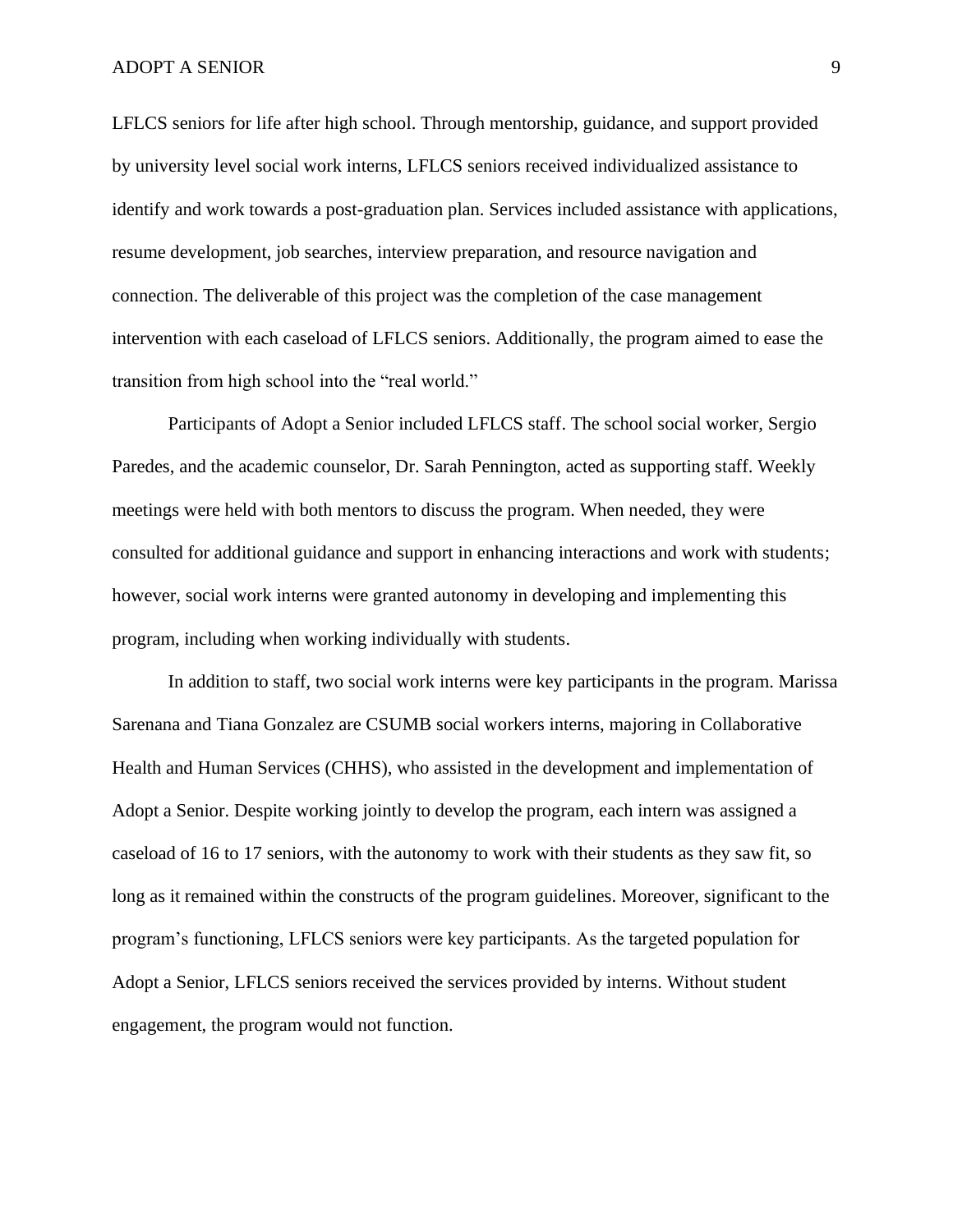#### **Project Justification**

Prior to Adopt a Senior, LFLCS did not have a program or support service in place that focused on guiding students through their senior year to increase preparedness for life after graduation. Adopt a Senior aimed to bridge that gap, not only benefiting graduating seniors, but the community as a whole. With increased preparedness, LFLCS graduates are better equipped to enter their community and positively impact the workforce, regardless of whether they enter the workforce immediately or choose to pursue an alternate post-graduation path. In turn, the long-term goal is to increase individual and community well-being, stability, and success, resulting from better preparing LFLCS seniors to enter their communities.

#### **Project Implementation**

To successfully implement this project, two surveys were developed and distributed to LFLCS seniors. The first survey, "Post-graduation Plans Survey" (see Appendix B), focused on students' post-graduation plans (i.e., 4-year college, community college, trade school, work force, or military). The second survey, "Post-graduation Preparedness Survey" (see Appendix C), focused on student feelings of preparedness for life after high school. Survey results informed the work done when meeting with seniors, as well as adjustments made to the program.

Additionally, weekly check-in emails were sent to seniors, including a check-in survey, mirroring a needs assessment (see Appendix D), a Google Sheet to schedule in-person or virtual meetings, and pertinent information for the week. The needs assessment allowed for student needs to be addressed in a timely manner, allowing for students to redirect their focus on academics and long-term goals. The Google Sheet provided opportunities for students to meet with their assigned intern, based on the modality that worked best for them (i.e., in-person, virtual, phone call). It also facilitated the communication of their needs, goals, and desires. Based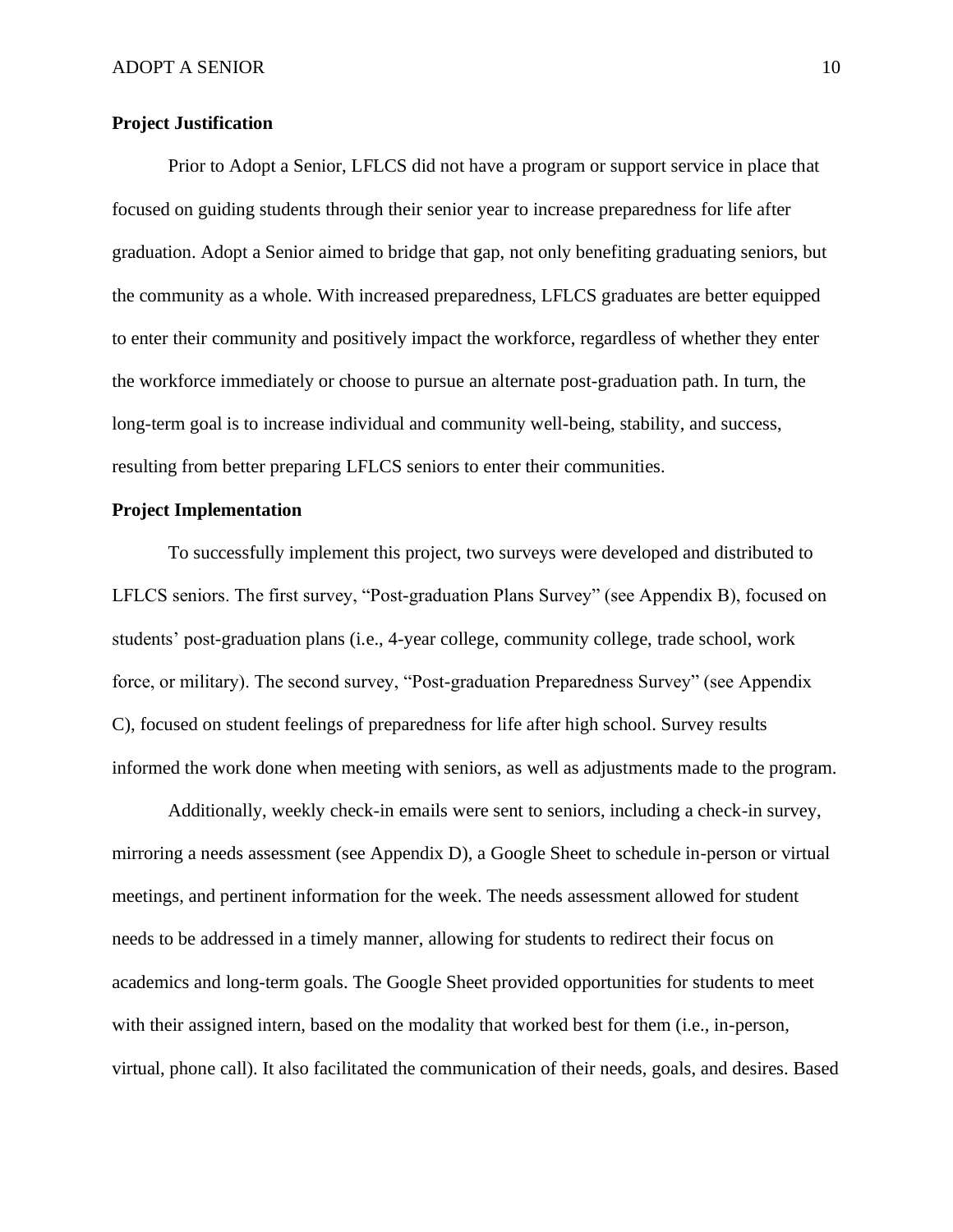on their needs, relevant resources, information, and support were provided to help them achieve their post-graduation plans.

The Post-graduation Preparedness Survey (see Appendix C) was administered twice more throughout the program. In January of 2022, the survey was sent, acting as a mid-program data collection. In late March of 2022, the survey was sent a final time at the conclusion of the program. Administering the survey three times allowed interns to gauge program effectiveness.

### **Assessment Plan**

Assessment of the Adopt a Senior program was conducted utilizing surveys and its associated data. As described in the aforementioned sections, surveys, such as the Post-Graduation Plan Survey (see Appendix B) and Post-Graduation Preparedness Surveys (see Appendix C), were administered to LFLCS seniors throughout the program. These surveys gauged not only student needs, but what students gained from the program. By administering surveys, data was collected at different stages of the program, allowing for statistical evidence to be compared and analyzed.

In addition to surveys, Adopt a Senior was assessed through student participation in meetings. Records were kept of student engagement in meetings with their assigned intern. Documenting student interactions and meetings, whether in-person or virtually, allowed for the analysis of Adopt a Senior, both as a whole and within each intern's caseload.

A specific challenge to the development and implementation of this project was student engagement. From its inception, participating interns understood that student engagement and participation would be limited, in part because of the school format and population served. However, having university level interns, many of which are viewed by students not as staff or authority figures, but as mentors who they could relate to, proved a strength to this project.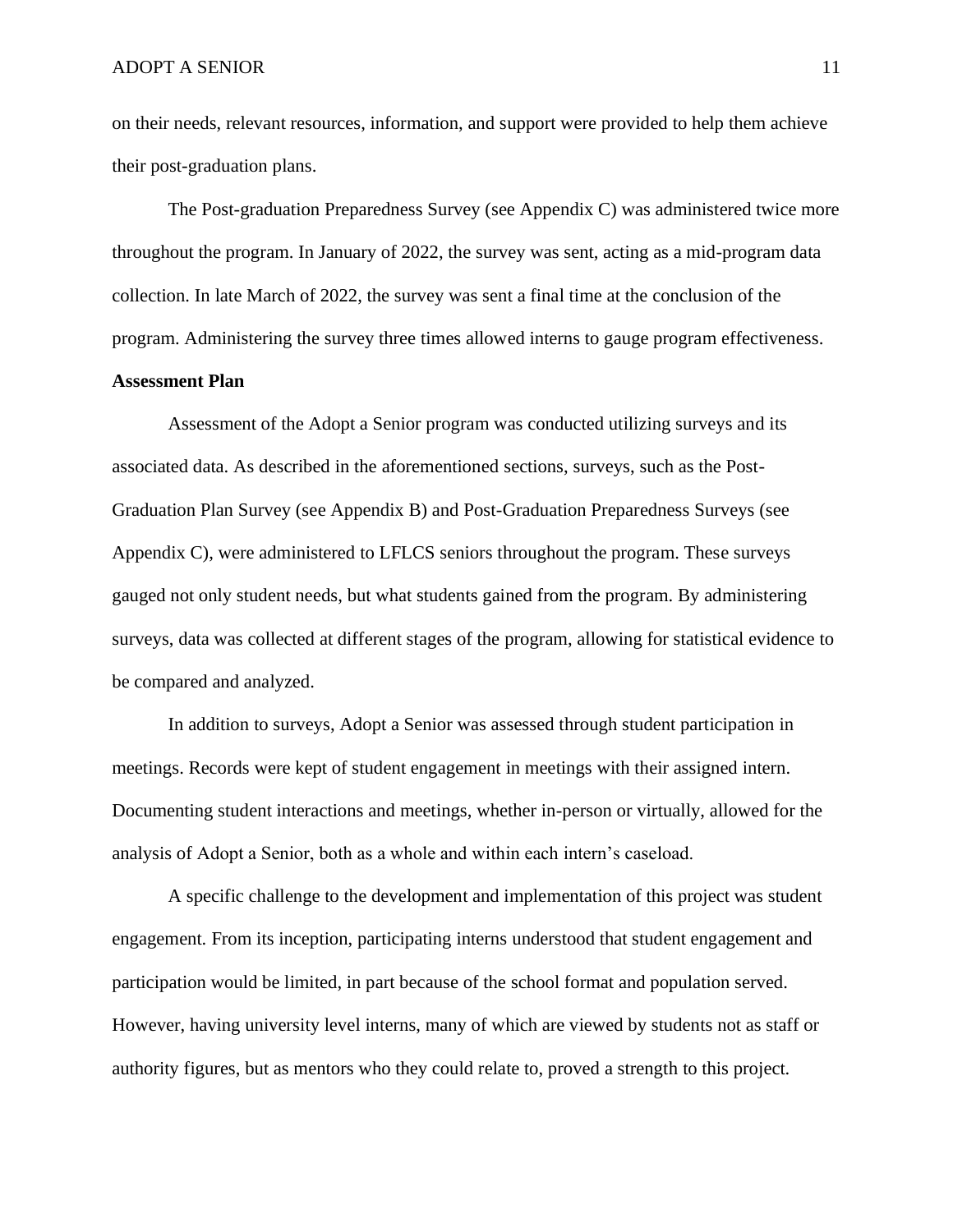Although participation did not reach full potential, interns were able to engage a higher-thanexpected number of students, enhancing the effectiveness and impact of the program.

#### **Expected Outcomes**

Being an intervention program to increase student preparedness for life after high school, the long-term outcome is increased stability, success, and well-being among LFLCS graduates and their communities. The intermediate outcome is that more LFLCS graduates will pursue their identified post-graduation plan. The short-term outcome, however, is that LFLCS seniors identify a post-graduation plan. Similarly, there are two related objectives: 50% of LFLCS seniors will participate in the program, and 30% will identify a post-graduation plan.

Although the long-term and intermediate outcomes cannot be measured at this time, the short-term outcome and objectives can be evaluated. The evaluation of whether LFLCS seniors identified post-graduation plans was accomplished through a combination of surveys and interviews. At the start of the program, or when a new senior enrolled, students were surveyed regarding their desired post-graduation plans. For seniors who had not completed the survey but had met with their assigned intern, this short-term outcome was evaluated through an interview. This interview consisted of the same questions presented in the surveys.

To gather evidence of the project's objectives, the aforementioned surveys were distributed to LFLCS seniors. As discussed previously, the Post-graduation Plans Survey (see Appendix B) and Post-graduation Preparedness survey (see Appendix C) were administered to LFLCS seniors. Combined, the surveys provided evidence on whether objectives were met, as well as the program's effectiveness in increasing preparedness for postsecondary life.

#### **Project Results**

At the time of the project's completion, there were 50 enrolled seniors, 24 (48%) of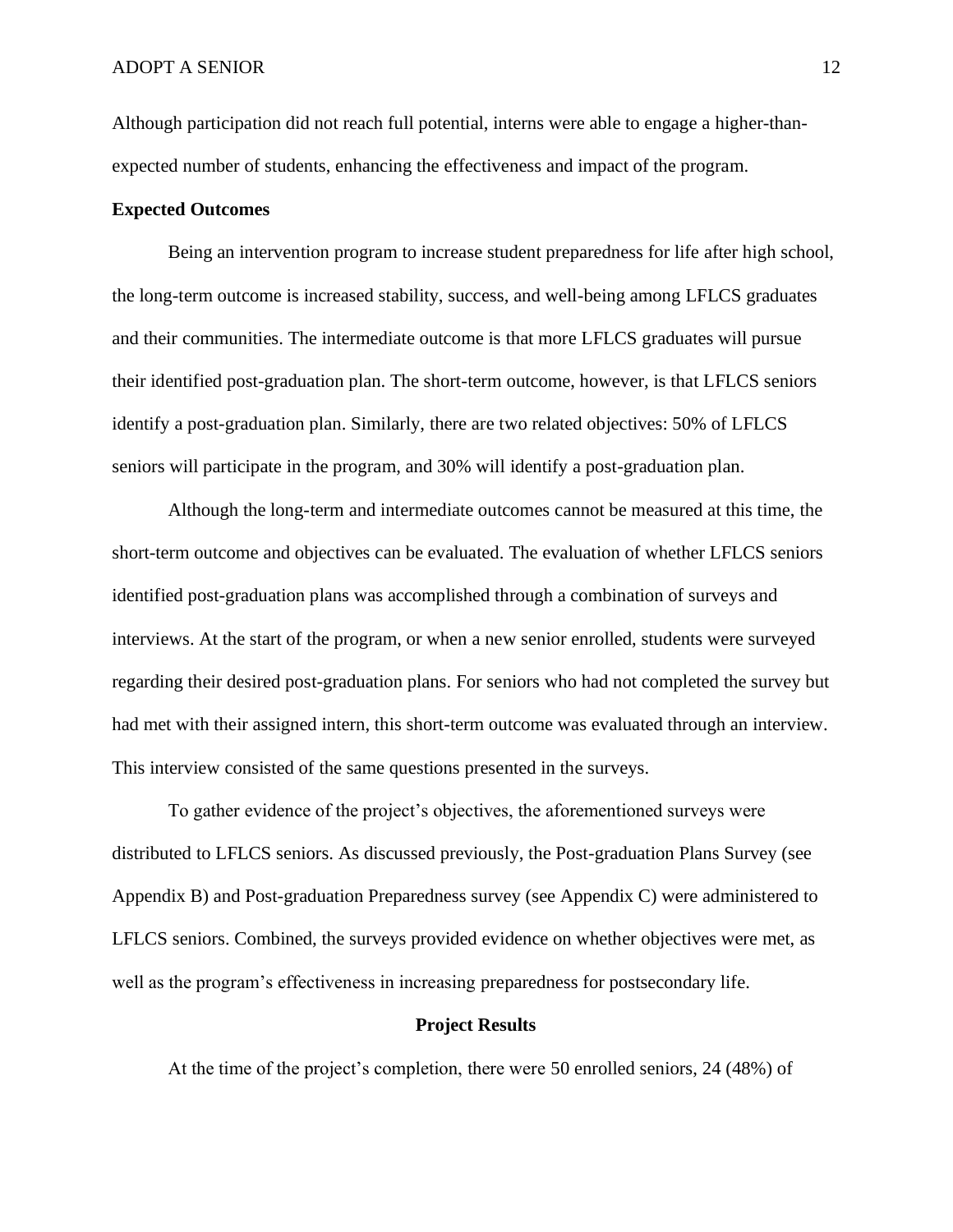which participated in Adopt a Senior. Of those who participated, 18 (36%) identified a postgraduation plan. One of two objectives was met; participation was slightly lower, but the identification of a post-graduation plan was higher than the expected outcome. Similarly, the short-term outcome was met. In regard to individual caseload results, I had 17 LFLCS seniors. Within this caseload, seven (41.18%) participated, with five (29.41%) identifying a postgraduation plan. Unlike the overall program results, my individual caseload did not meet either of the objectives, but the short-term outcome was met in that seniors identified a post-graduation plan. For a comparative summary of program and caseload data, see **Table 1.** 

#### **Table 1**

#### *Overall Program and Individual Caseload Data*

|                                  | <b>Overall Program Data</b> | <b>Individual Caseload Data</b> |
|----------------------------------|-----------------------------|---------------------------------|
| <b>Enrolled Seniors</b>          |                             |                                 |
|                                  | 100%                        | 100%                            |
| <b>Total Participants</b>        | 24                          |                                 |
|                                  | 48%                         | 41.18%                          |
| <b>Identified Post-Grad Plan</b> | 18                          |                                 |
|                                  | 36%                         | 29.41%                          |

#### **Conclusion & Recommendations**

Although student participation was not as high as expected, it does not signify that Adopt a Senior was unsuccessful in increasing preparedness for life after high school among LFLCS seniors. Based on input from LFLCS staff at the start of the program, minimal student engagement was expected. Having a total program participation of 48%, as well as 41.18% within my caseload, it is evident there is student desire to plan for post-secondary life. Rather, the results indicate a need to identify additional ways to engage students.

Similarly, identification of a post-graduation plan was higher than expected for the overall program at 36%, but it was slightly lower than expected within my caseload at 29.41%.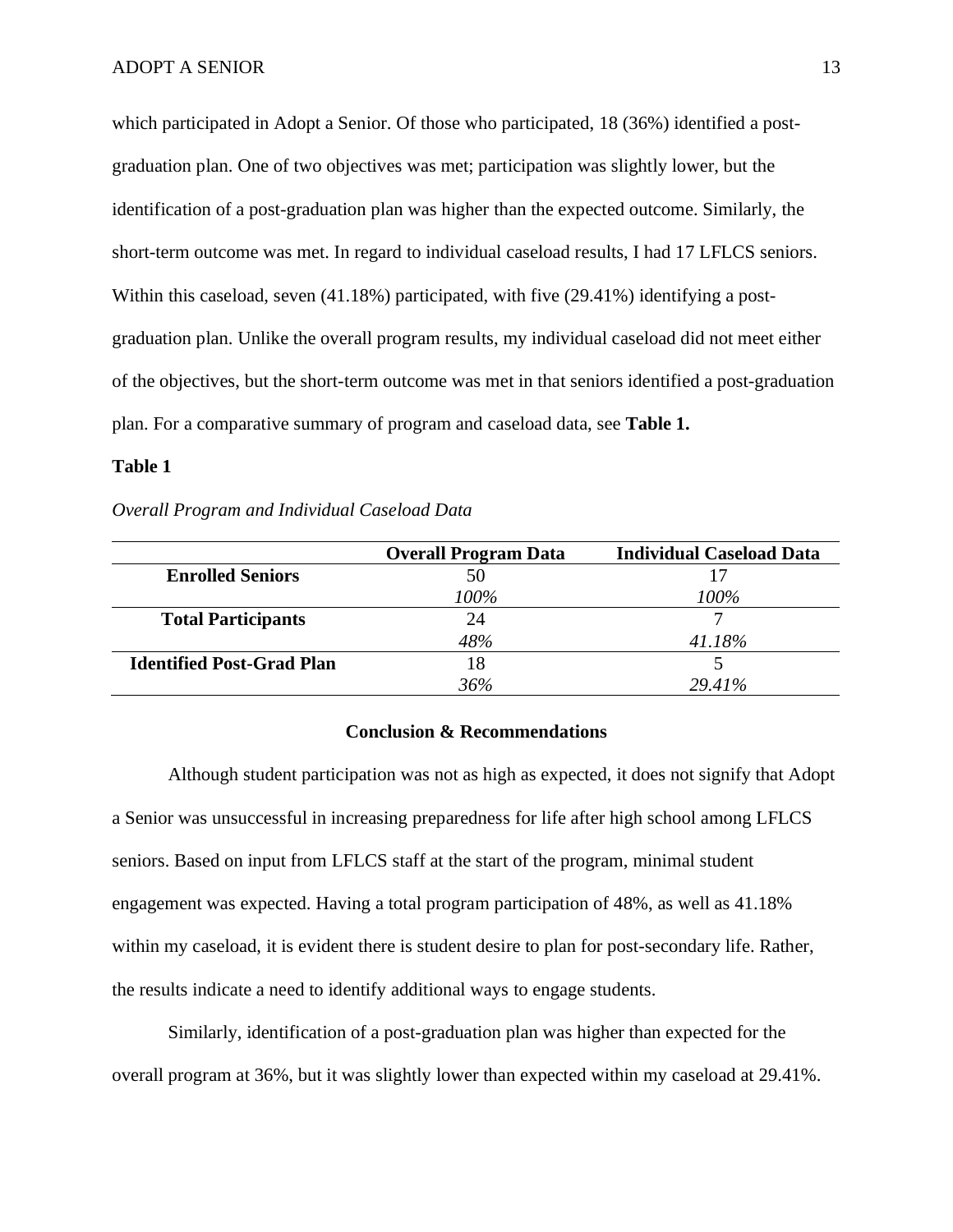Although the results are mixed in regard to meeting objectives, they neither indicate success or failure of the program. Instead, these results suggest that student engagement is an obstacle. It is important to note that the newness of the program, as well as the independent studies format in which students are not required to be on campus daily, may contribute to limited student engagement.

Interestingly, after data collection ceased mid-March for the purpose of capstone, student engagement increased. Although data was no longer collected, Adopt a Senior continued through May. Within my caseload, there was an increase of students who had not yet participated in the program, seeking assistance with post-graduation plans. This increase may be related to the approaching graduation, leading to a sense of need and pressure to prepare for the unknown.

Despite the challenges, Adopt a Senior provides LFLCS with an innovative way to address the micro-level issue of a lack of preparedness among LFLCS seniors. It is recommended that LFLCS continue to implement Adopt a Senior. With the foundations laid for the program's continuation, the data provided can be used to address student engagement. Consequently, recommendations to improve the program include exploring additional ways to increase student participation, whether it be through incentives or program modalities. Further recommendations include increasing teacher involvement, as they have routine and established communication with students. In turn, teachers could be pivotal participants in conveying the presence of Adopt a Senior and associated information and reminders.

#### **Personal Reflection**

The year-long research and report writing process allowed me to gain insight into my growth as a student, professional, and individual. Prior to selecting a capstone project, I was confused about what I wanted to focus on, as well as how much creative freedom I was allowed.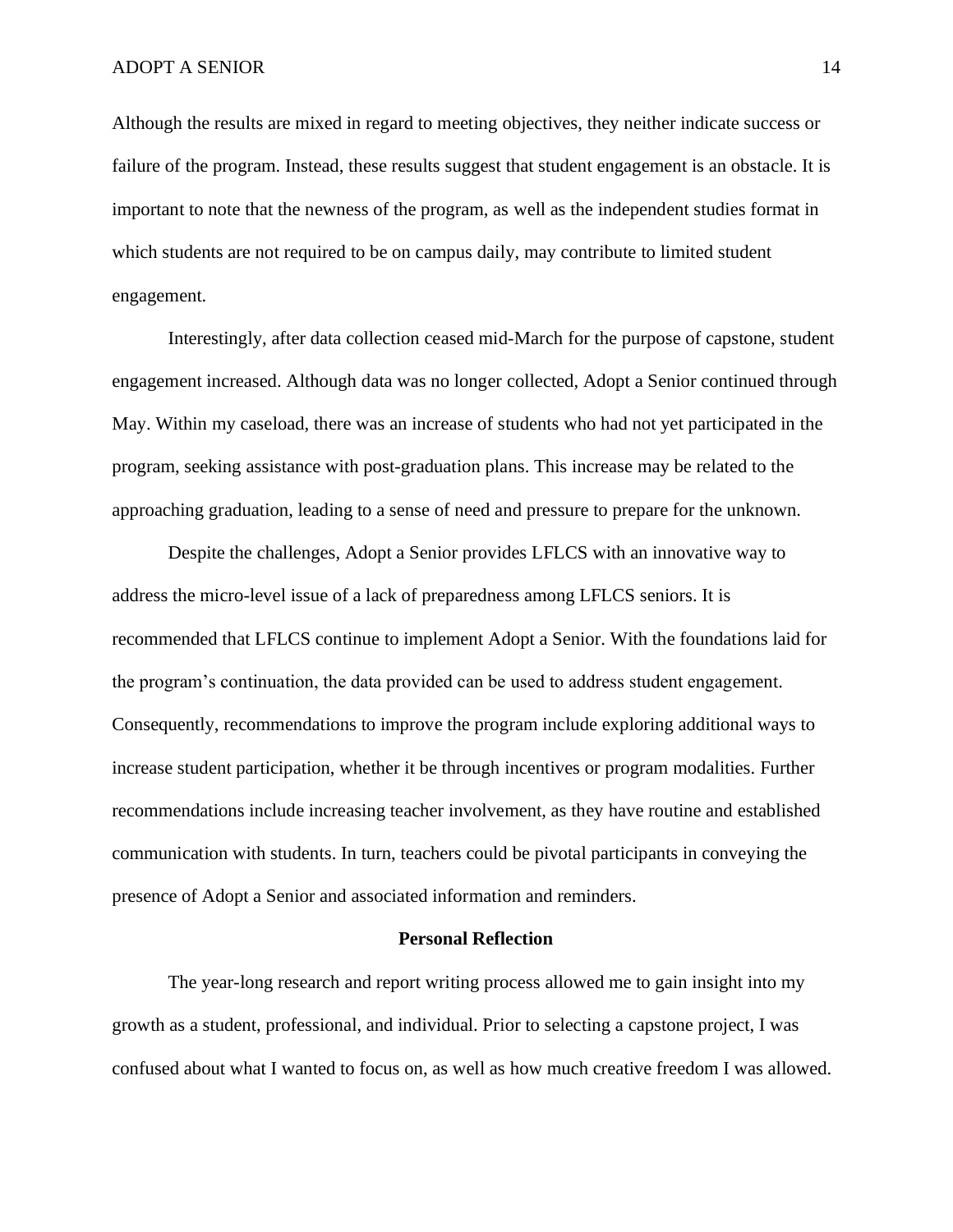This capstone project was proposed by LFLCS staff, not as a capstone idea, but as an organization need. The need to support graduating seniors was discussed with the social work interns and the name idea of "Adopt a Senior" was provided. With that, Marissa, Tiana, and I worked together to develop a program from scratch.

We hit the ground running, immersing ourselves into the development of a program, something I had never experienced before. I learned that I am capable of successfully creating an intervention program and working with youth, regardless of background. By documenting interactions and collecting data throughout the program, I witnessed my development within a social work role. I developed from being unsure how to interact with students within the program, to embracing the responsibilities and devoting myself to the work; I saw growth.

Throughout the program, a challenge was engaging students. Without student engagement, there was no Adopt a Senior. This challenge, however, proved most memorable, as I had the opportunity to push my creative boundaries to collaboratively explore ways to engage students, such as creating raffles. Another memorable experience was receiving feedback from students, in particular a student who participated in the program weekly. Although we never met in person, we met remotely every week to develop and refine her post-graduation plan. She ultimately graduated from LFLCS early with a solidified plan. After she graduated, she expressed her gratitude for the program and my assistance; that, in itself, is a memorable moment that reinforced the fact that the work I did on this project and program had an impact.

For CHHS student interns: do not be afraid to begin capstone. Although the thought of capstone is often intimidating, it can be a smooth experience. Do not limit yourself to specific project ideas, and do not be discouraged by not immediately having an identified project. Oftentimes, projects stem from organization needs, as well as tasks you may already be doing.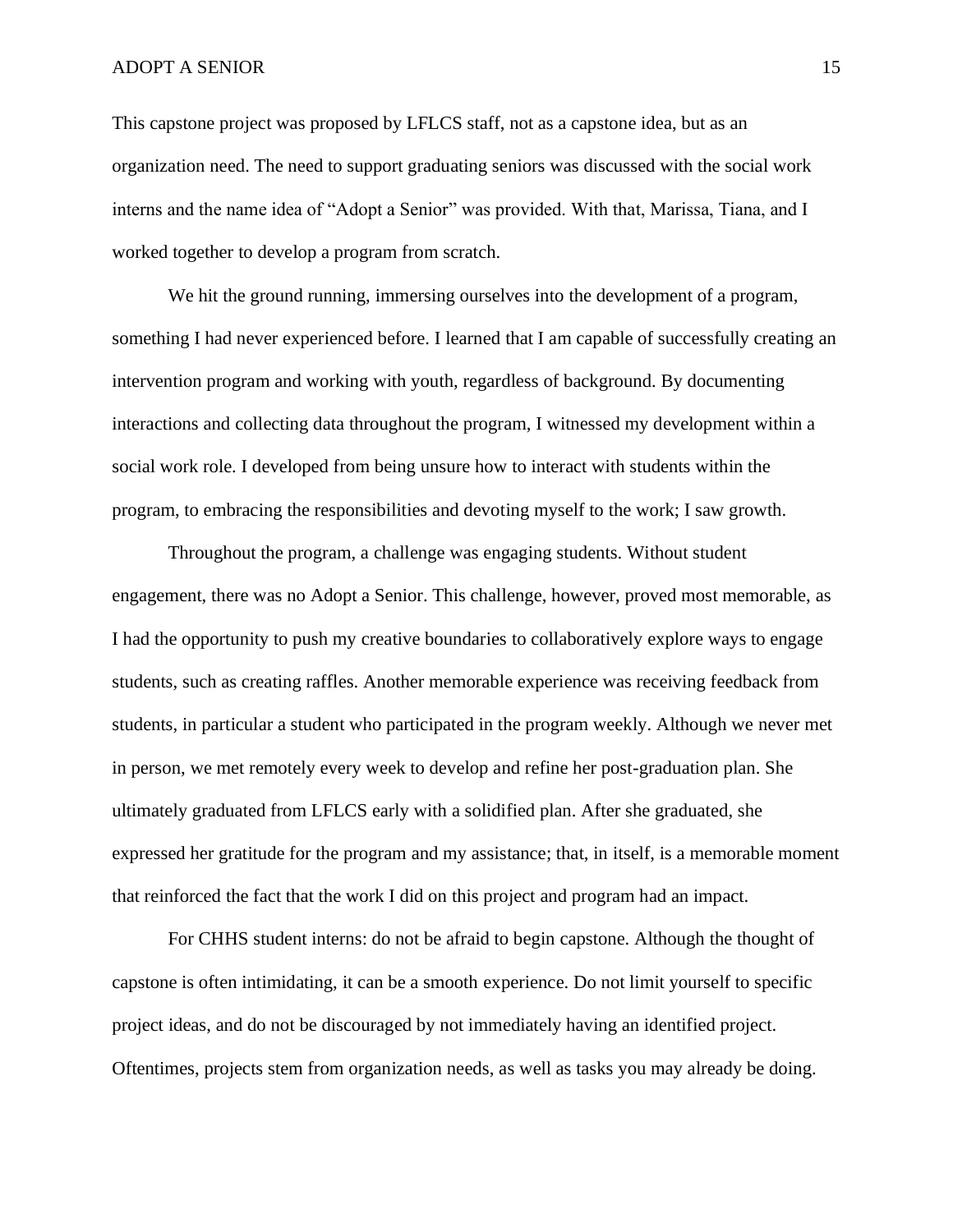#### **References**

DataQuest. (n.d.-a). *Dropouts by ethnic designation by grade.* California Department of

Education.

[https://dq.cde.ca.gov/dataquest/DropoutReporting/DrpGradeEth.aspx?cDistrictName=LE](https://dq.cde.ca.gov/dataquest/DropoutReporting/DrpGradeEth.aspx?cDistrictName=LE%20ARNING%2BFOR%2BLIFE%2BCH&CDSCode=27660922730240&Level=School&TheReport=EthOnly&ProgramName=All&cYear=2016-17&cAggSum=Random&cGender=B) [%20ARNING%2BFOR%2BLIFE%2BCH&CDSCode=27660922730240&Level=School](https://dq.cde.ca.gov/dataquest/DropoutReporting/DrpGradeEth.aspx?cDistrictName=LE%20ARNING%2BFOR%2BLIFE%2BCH&CDSCode=27660922730240&Level=School&TheReport=EthOnly&ProgramName=All&cYear=2016-17&cAggSum=Random&cGender=B) [&TheReport=EthOnly&ProgramName=All&cYear=2016-](https://dq.cde.ca.gov/dataquest/DropoutReporting/DrpGradeEth.aspx?cDistrictName=LE%20ARNING%2BFOR%2BLIFE%2BCH&CDSCode=27660922730240&Level=School&TheReport=EthOnly&ProgramName=All&cYear=2016-17&cAggSum=Random&cGender=B) [17&cAggSum=Random&cGender=B.](https://dq.cde.ca.gov/dataquest/DropoutReporting/DrpGradeEth.aspx?cDistrictName=LE%20ARNING%2BFOR%2BLIFE%2BCH&CDSCode=27660922730240&Level=School&TheReport=EthOnly&ProgramName=All&cYear=2016-17&cAggSum=Random&cGender=B)

DataQuest. (n.d.-b). *2019-20 four-year adjusted cohort graduation rate.* California Department of Education.

<https://dq.cde.ca.gov/dataquest/dqcensus/CohRate.aspx?agglevel=school&year=2019-20> [&cds=27660922730240.](https://dq.cde.ca.gov/dataquest/dqcensus/CohRate.aspx?agglevel=school&year=2019-20) 

Holtz-Eakin, D., & Lee, T. (2019, June 4). *The economic benefits of educational attainment[.](https://www.americanactionforum.org/project/economic-benefits-educational-attainment/)* [American Action Forum. https://www.americanactionforum.org/project/economic](https://www.americanactionforum.org/project/economic-benefits-educational-attainment/)[benefits-educational-attainment/.](https://www.americanactionforum.org/project/economic-benefits-educational-attainment/)

Learning for Life Charter School. (n.d.-a). *About.* [https://lflcs.org/about.](https://lflcs.org/about)

Learning for Life Charter School. (n.d.-b). *Charter.* [https://lflcs.org/charter.](https://lflcs.org/charter)

Learning for Life Charter School. (n.d.-c). *Enrollment.* [https://lflcs.org/enrollment.](https://lflcs.org/enrollment)

Learning for Life Charter School. (n.d.-d). *Home.* [https://lflcs.org/.](https://lflcs.org/)

Learning for Life Charter School. (n.d.-e). *How we operate.* <https://lflcs.org/how-we-operate>

Learning for Life Charter School. (n.d.-f). *Support.* [https://lflcs.org/support.](https://lflcs.org/support)

Learning for Life Charter School. (n.d.-g). *Who can attend?* [https://lflcs.org/who-can-attend.](https://lflcs.org/who-can-attend)

Learning For Life Charter School. (2021, September 20). *Enrollment summary: Federal ethnicity and race report as of 09/20/2021 (NoP).* PowerSchool SIS.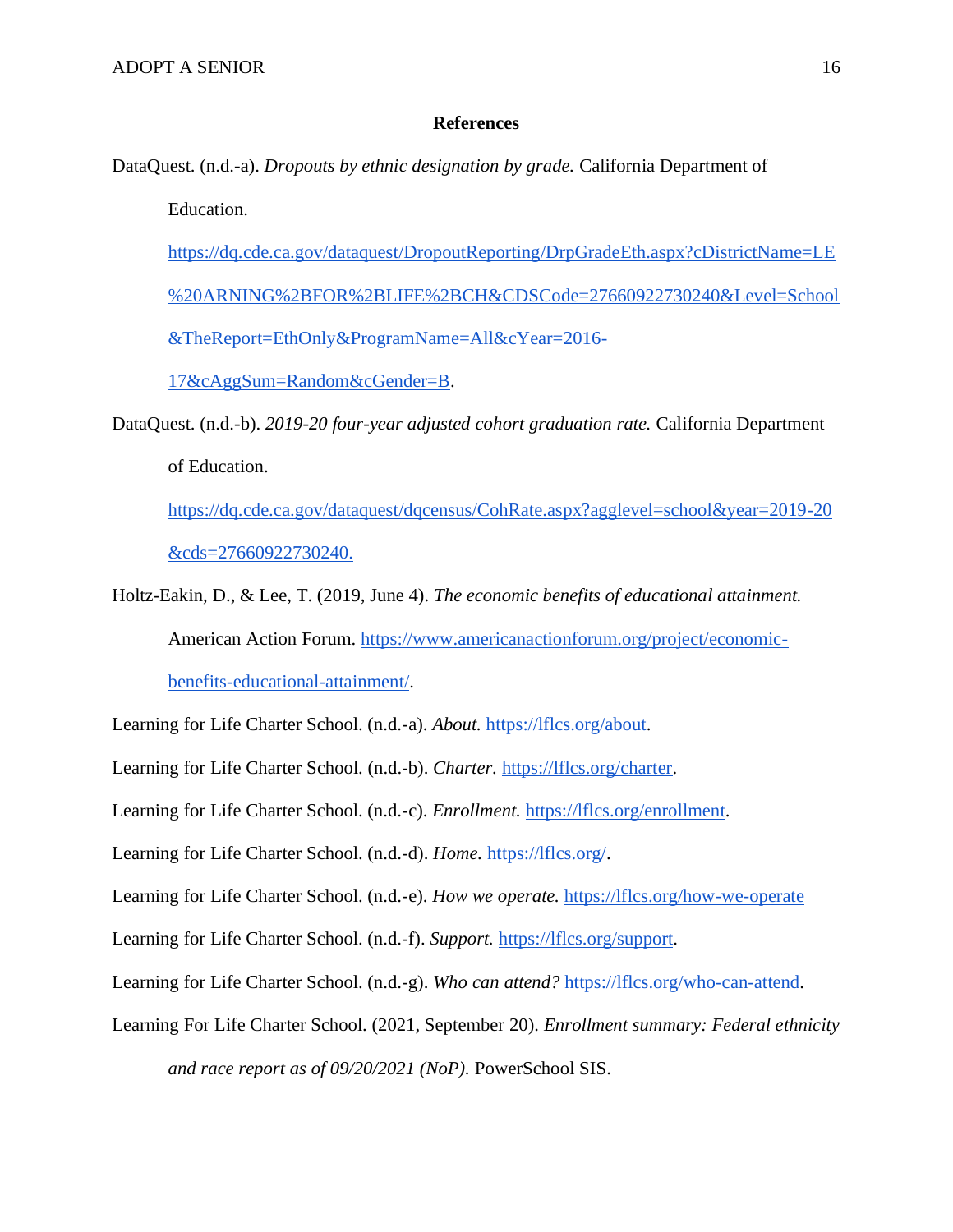<https://drive.google.com/file/d/1NKeYNNdXzlxIQOrXQAHGKVb3SZxNYw6e/view?us> [p=sharing.](https://drive.google.com/file/d/1NKeYNNdXzlxIQOrXQAHGKVb3SZxNYw6e/view?us) 

- Mai, Y., Wu, Y. J., & Huang, Y. (202, June 22). What type of social support is important for student resilience during COVID-19? A latent profile analysis. *Frontiers in Psychology, 12*(646145). [https://doi.org/10.3389/fpsyg.2021.646145.](https://doi.org/10.3389/fpsyg.2021.646145)
- National PTA. (n.d.). *Report: The positive relationship between family involvement and student success.* [https://www.pta.org/home/run-your-pta/National-Standards-for-Family-School-](https://www.pta.org/home/run-your-pta/National-Standards-for-Family-School-Partnerships/Report-The-Positive-Relationship-Between-Family-Involvement-and-Student-Success)[Partnerships/Report-The-Positive-Relationship-Between-Family-Involvement-and-](https://www.pta.org/home/run-your-pta/National-Standards-for-Family-School-Partnerships/Report-The-Positive-Relationship-Between-Family-Involvement-and-Student-Success)[Student-Success](https://www.pta.org/home/run-your-pta/National-Standards-for-Family-School-Partnerships/Report-The-Positive-Relationship-Between-Family-Involvement-and-Student-Success)
- Organisaton for Economic Co-operation and Development. (2012). *How does education affect the economy?* [https://www.oecd-ilibrary.org/docserver/eag\\_highlights-2012-15](https://www.oecd-ilibrary.org/docserver/eag_highlights-2012-15-en.pdf?expires=1634505360&id=id&accname=guest&checksum=A718C76C79C1DB0E6390F177074E6BF6) [en.pdf?expires=1634505360&id=id&accname=guest&checksum=A718C76C79C1DB0E](https://www.oecd-ilibrary.org/docserver/eag_highlights-2012-15-en.pdf?expires=1634505360&id=id&accname=guest&checksum=A718C76C79C1DB0E6390F177074E6BF6) [6390F177074E6BF6.](https://www.oecd-ilibrary.org/docserver/eag_highlights-2012-15-en.pdf?expires=1634505360&id=id&accname=guest&checksum=A718C76C79C1DB0E6390F177074E6BF6)
- Team XQ. (2020, August 14). *The relationship between parental and family involvement and student success.* XQ. [https://xqsuperschool.org/rethinktogether/relationship-between](https://xqsuperschool.org/rethinktogether/relationship-between-parental-and-family-involvement-and-academic-achievement/#:~:text=When%20families%20are%20stakeholders%20in,attendance%2C%20and%20go%20to%20college)[parental-and-family-involvement-and-academic](https://xqsuperschool.org/rethinktogether/relationship-between-parental-and-family-involvement-and-academic-achievement/#:~:text=When%20families%20are%20stakeholders%20in,attendance%2C%20and%20go%20to%20college)[achievement/#:~:text=When%20families%20are%20stakeholders%20in,attendance%2C](https://xqsuperschool.org/rethinktogether/relationship-between-parental-and-family-involvement-and-academic-achievement/#:~:text=When%20families%20are%20stakeholders%20in,attendance%2C%20and%20go%20to%20college)

[%20and%20go%20to%20college.](https://xqsuperschool.org/rethinktogether/relationship-between-parental-and-family-involvement-and-academic-achievement/#:~:text=When%20families%20are%20stakeholders%20in,attendance%2C%20and%20go%20to%20college)

- U.S. Bureau of Labor Statistics. (2022a). *Job openings and labor turnover summary* (USDL-22- 0553). U.S. Department of Labor.<https://www.bls.gov/news.release/pdf/jolts.pdf>
- U.S. Bureau of Labor Statistics. (2022b). *The employment situation – March 2022* (USDL-22- 0557). U.S. Department of Labor.<https://www.bls.gov/news.release/pdf/empsit.pdf>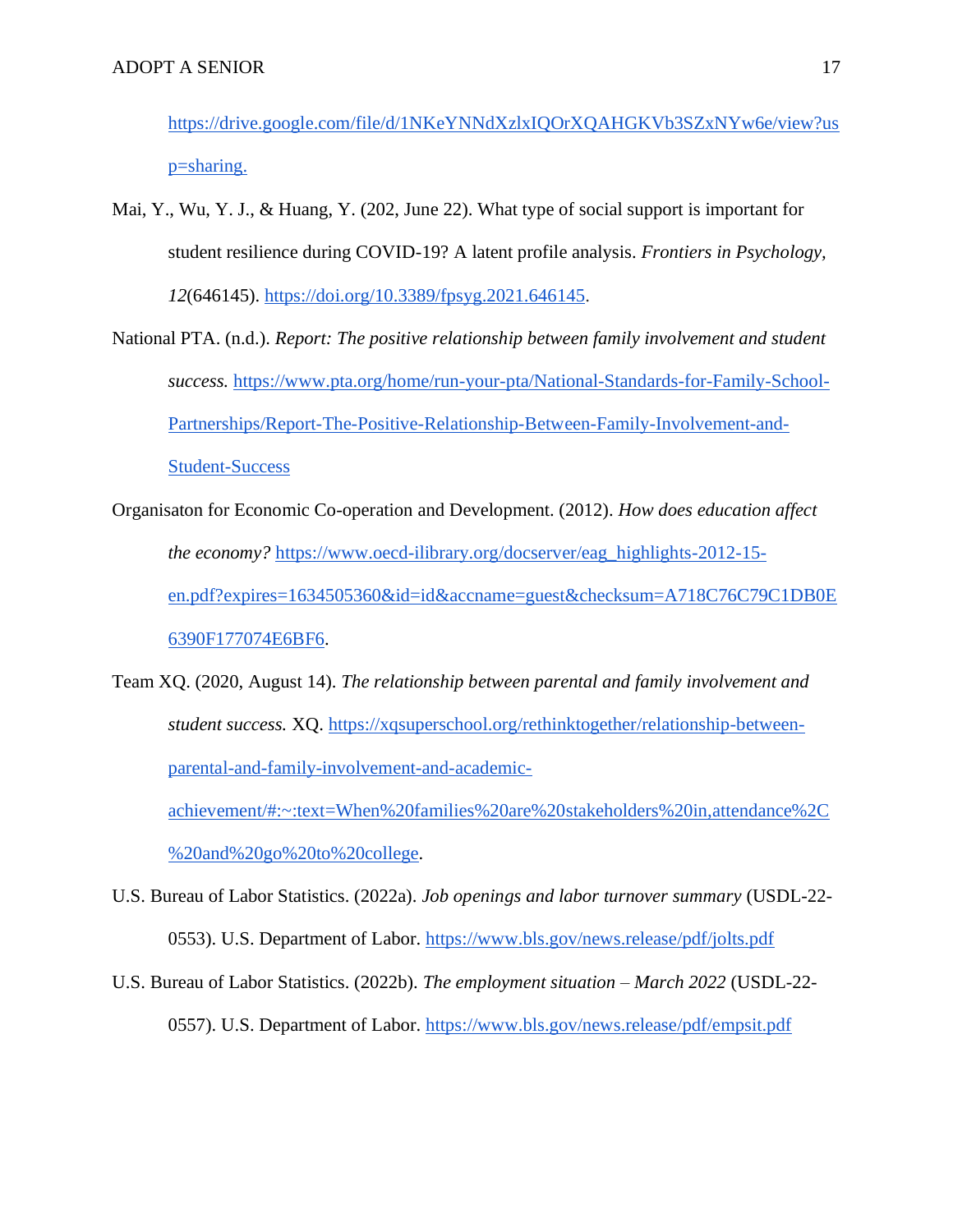## **Appendix A**

## **Scope of Work**

|               | <b>Scope of Work</b>       |     |                                                                                                                                                                                                                                                                              |                                                                                                            |                   |
|---------------|----------------------------|-----|------------------------------------------------------------------------------------------------------------------------------------------------------------------------------------------------------------------------------------------------------------------------------|------------------------------------------------------------------------------------------------------------|-------------------|
|               | <b>Phases</b>              |     | <b>Activities</b>                                                                                                                                                                                                                                                            | <b>Deliverables</b>                                                                                        | <b>Timeline</b>   |
| $\frac{1}{2}$ | Select capstone<br>project | 1.1 | Discuss capstone project ideas<br>with mentor and staff                                                                                                                                                                                                                      | Generate a list of<br>capstone project ideas.                                                              | September<br>2021 |
|               |                            | 1.2 | Discuss capstone project ideas<br>with mentor and staff                                                                                                                                                                                                                      | Submit a list of ideas<br>and final project option<br>to mentor for<br>review/approval                     | October<br>2021   |
| 2             | Plan project               | 2.1 | Meet with fellow interns and<br>mentors to discuss objectives<br>and goals of Adopt a Senior.                                                                                                                                                                                | Develop a document<br>that outlines the<br>program.                                                        | August<br>2021    |
|               |                            | 2.2 | Meet with fellow interns and<br>mentors to discuss the senior<br>class and the needs of each<br>student.                                                                                                                                                                     | Generate a list of<br>specific senior student<br>caseloads, equaling<br>approximately 13<br>students each. | September<br>2021 |
|               |                            | 2.3 | Develop pre-surveys to gauge<br>the seniors' post-graduation<br>plans (i.e., 4-year university,<br>community college, trade<br>school, workforce), as well as<br>their feelings of preparedness<br>for life after high school, given<br>their current support from<br>LFLCS. | Submit two pre-<br>surveys for<br>review/approval.                                                         | September<br>2021 |
|               |                            | 2.4 | Develop a weekly check-in<br>survey to gauge how students<br>are doing academically,<br>personally, and any needs they<br>may have for the given week.                                                                                                                       | Submit a weekly<br>check-in survey for<br>review/approval.                                                 | September<br>2021 |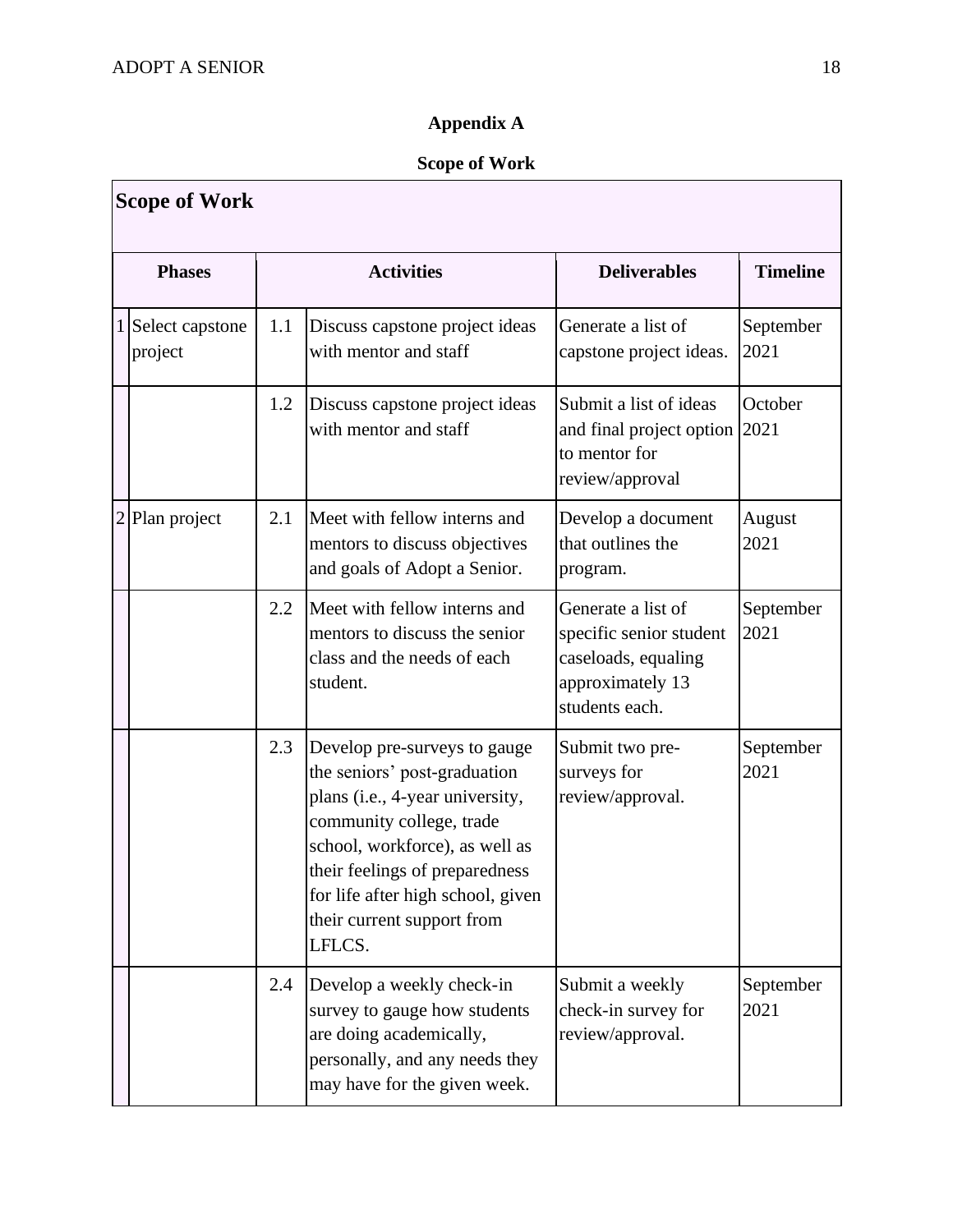|  | 2.5 | Create a Google Sheet that will<br>be used as an individual<br>meeting sign-up sheet. Students<br>can use this Google Sheet to<br>sign up for in-person or virtual<br>meetings.                                                                                                                                                                                                                                                 | Develop a meeting<br>sign-up sheet and<br>submit for<br>approval/review.                                                      | September<br>2021 |
|--|-----|---------------------------------------------------------------------------------------------------------------------------------------------------------------------------------------------------------------------------------------------------------------------------------------------------------------------------------------------------------------------------------------------------------------------------------|-------------------------------------------------------------------------------------------------------------------------------|-------------------|
|  | 2.6 | Developing introduction and<br>weekly check in email format,<br>which will be used across all<br>interns. However, the general<br>format will be modified as<br>needed, based on specific<br>student caseload.                                                                                                                                                                                                                  | Develop introduction<br>and weekly check-in<br>email format and<br>submit it for<br>review/approval.                          | September<br>2021 |
|  | 2.7 | Create a Google Folder<br>specifically for Adopt a Senior.<br>Within this folder, create<br>additional folders for necessary<br>topics (i.e., resources, surveys,<br>student information, schedule<br>sign-up sheets, etc.). Each intern access to the folder.<br>will have a folder for their<br>specific caseload, in which a<br>document for each student will<br>be stored that is used to keep<br>notes from each meeting. | Create a Google folder<br>for Adopt a Senior to<br>hold pertinent<br>information. Ensure<br>Sergio and Dr.<br>Pennington have | September<br>2021 |
|  | 2.8 | Design and plan senior<br>merchandise, including shirts,<br>water bottles, stickers, lanyards,<br>and bags. Meet with Ken to<br>discuss funding.                                                                                                                                                                                                                                                                                | Gather design ideas<br>and prices to submit to<br>Ken for review and<br>approval.                                             | October<br>2021   |
|  | 2.9 | Develop post-surveys that will<br>be used to compare feelings of<br>preparedness and post-<br>graduation plans, before and<br>after Adopt a Senior.                                                                                                                                                                                                                                                                             | Develop the midpoint<br>and post-surveys and<br>submit them for<br>review/approval.                                           | January<br>2022   |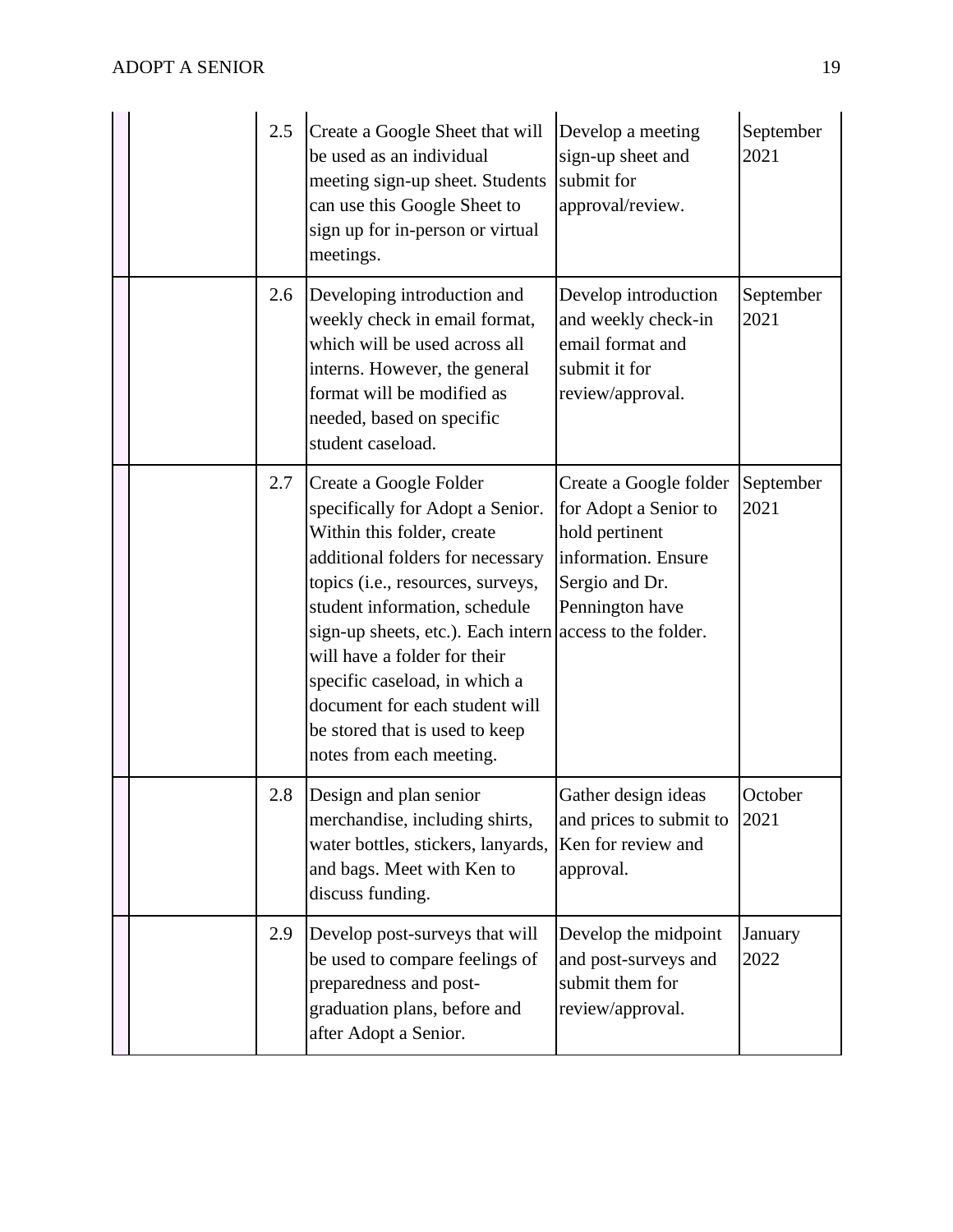|                        |     | 2.10 Send out a midpoint survey to<br>gauge feelings of preparedness,<br>given a semester of program<br>implementation.                            | Administer midpoint<br>Post-Graduation<br><b>Preparedness Survey</b>                                                                                                                                            | January<br>2022                 |
|------------------------|-----|----------------------------------------------------------------------------------------------------------------------------------------------------|-----------------------------------------------------------------------------------------------------------------------------------------------------------------------------------------------------------------|---------------------------------|
| 3 Implement<br>project | 3.1 | Send weekly check-in emails to<br>my senior caseload. These<br>emails will follow a general<br>format and include the "weekly<br>check-in survey". | Review weekly check-<br>in emails with Sergio<br>and Dr. Pennington, as<br>well as the responses to<br>it and the survey.                                                                                       | September<br>2021-March<br>2022 |
|                        | 3.2 | Meet weekly with students who<br>have engaged and/or requested<br>a meeting. During meetings,<br>input notes into the student's<br>folder.         | Provide Sergio with a<br>list of students I will be<br>meeting with, as well<br>as the<br>date/time/location of<br>each meeting, ensuring<br>he has the information<br>needed to attend if he<br>would like to. | September<br>2021-March<br>2022 |
|                        | 3.3 | Check all survey responses<br>weekly. This includes the pre-<br>surveys, as well as any surveys<br>sent throughout the year.                       | Provide mentors with<br>the links to each<br>survey, ensuring they<br>have access to the<br>survey responses.                                                                                                   | September<br>2021-March<br>2022 |
|                        | 3.4 | Meet with Ken and supporting<br>staff to purchase the approved<br>senior merchandise.                                                              | Provide Ken with a<br>document listing the<br>items and prices for<br>each approved item.<br>Purchase the items<br>using school funds, so<br>they arrive in time for<br>seniors graduating in<br>December.      | November<br>2021                |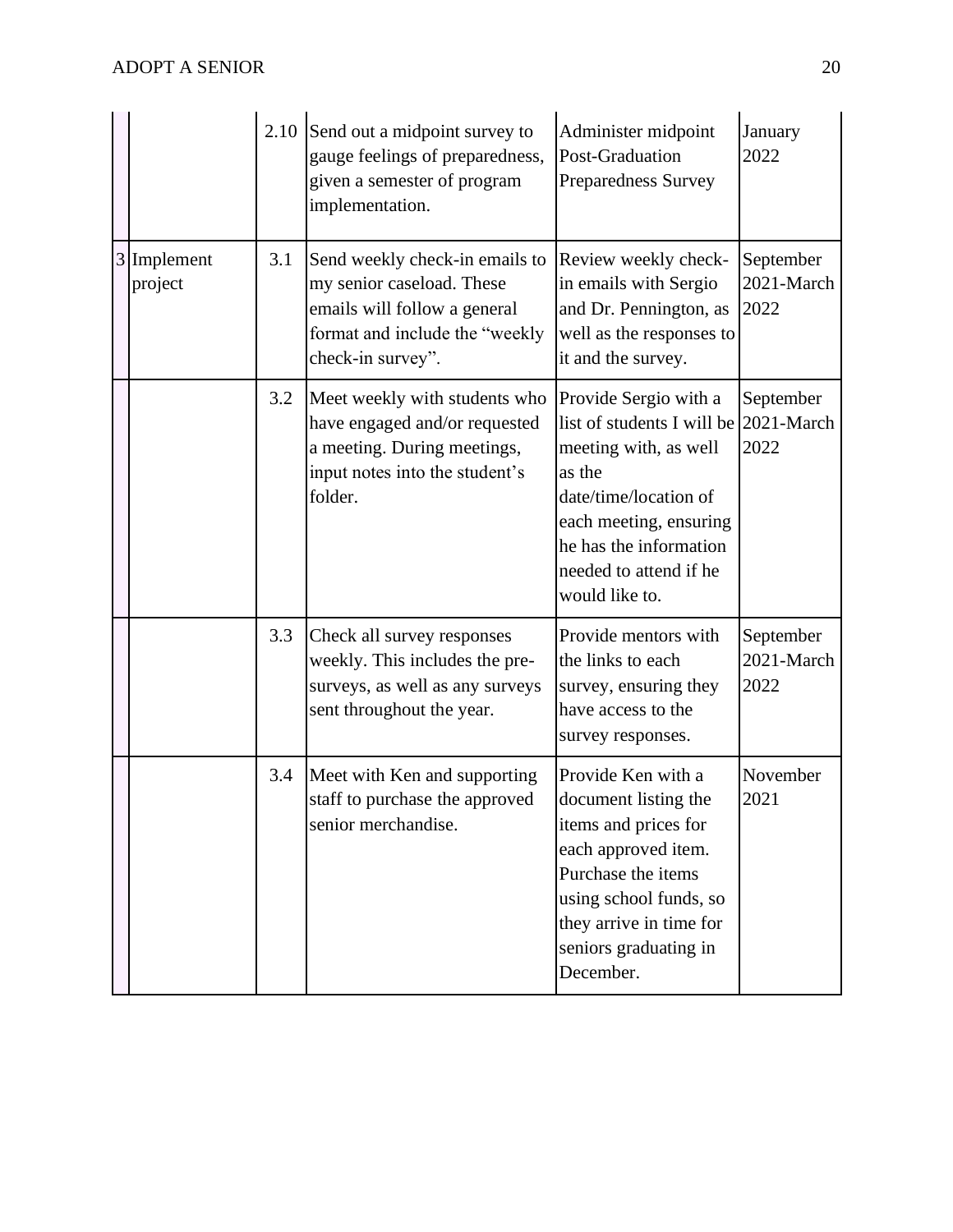|  | 3.5 | Weekly check-in meeting with<br>fellow interns to discuss Adopt<br>a Senior and plan accordingly<br>for each week.                                                                                                                                | Document each week's September<br>meeting, ensuring we<br>have our desired tasks<br>and activities outlined<br>for the week. Place it<br>in the shared Adopt a<br>Senior Google folder. | 2021-March<br>2022              |
|--|-----|---------------------------------------------------------------------------------------------------------------------------------------------------------------------------------------------------------------------------------------------------|-----------------------------------------------------------------------------------------------------------------------------------------------------------------------------------------|---------------------------------|
|  | 3.6 | Research, gather, and deliver<br>information and resources<br>specific to student needs.                                                                                                                                                          | As student needs arise,<br>research information<br>and resources. Place<br>those in the shared<br>Adopt a Senior Google<br>folder, for other interns<br>to access when needed.          | September<br>2021-March<br>2022 |
|  | 3.7 | Assist with job search, job<br>application, resume building,<br>school application, FAFSA<br>application, personal statement<br>review, and any other tasks to<br>help prepare them for life after<br>graduation.                                 | Provide weekly<br>updates to mentors<br>when I assist a student.<br>Document all actions<br>into the students<br>Google Folder, which<br>can be found in the<br>Adopt a Senior folder.  | September<br>2021-March<br>2022 |
|  | 3.8 | Routine meetings with mentors<br>to receive feedback. Utilize the<br>feedback to improve the<br>program throughout its<br>duration.                                                                                                               | Document all feedback<br>provided into the<br>Adopt a Senior folder.                                                                                                                    | September<br>2021-April<br>2022 |
|  | 3.9 | Send out post-surveys at the end Review survey results<br>of the program/year to gather<br>information on the program's<br>success, as well as how<br>prepared the students feel and<br>what their plans are, after going<br>through the program. | with fellow interns and<br>mentors. Utilize the<br>information in the<br>assessment process.                                                                                            | March 2022                      |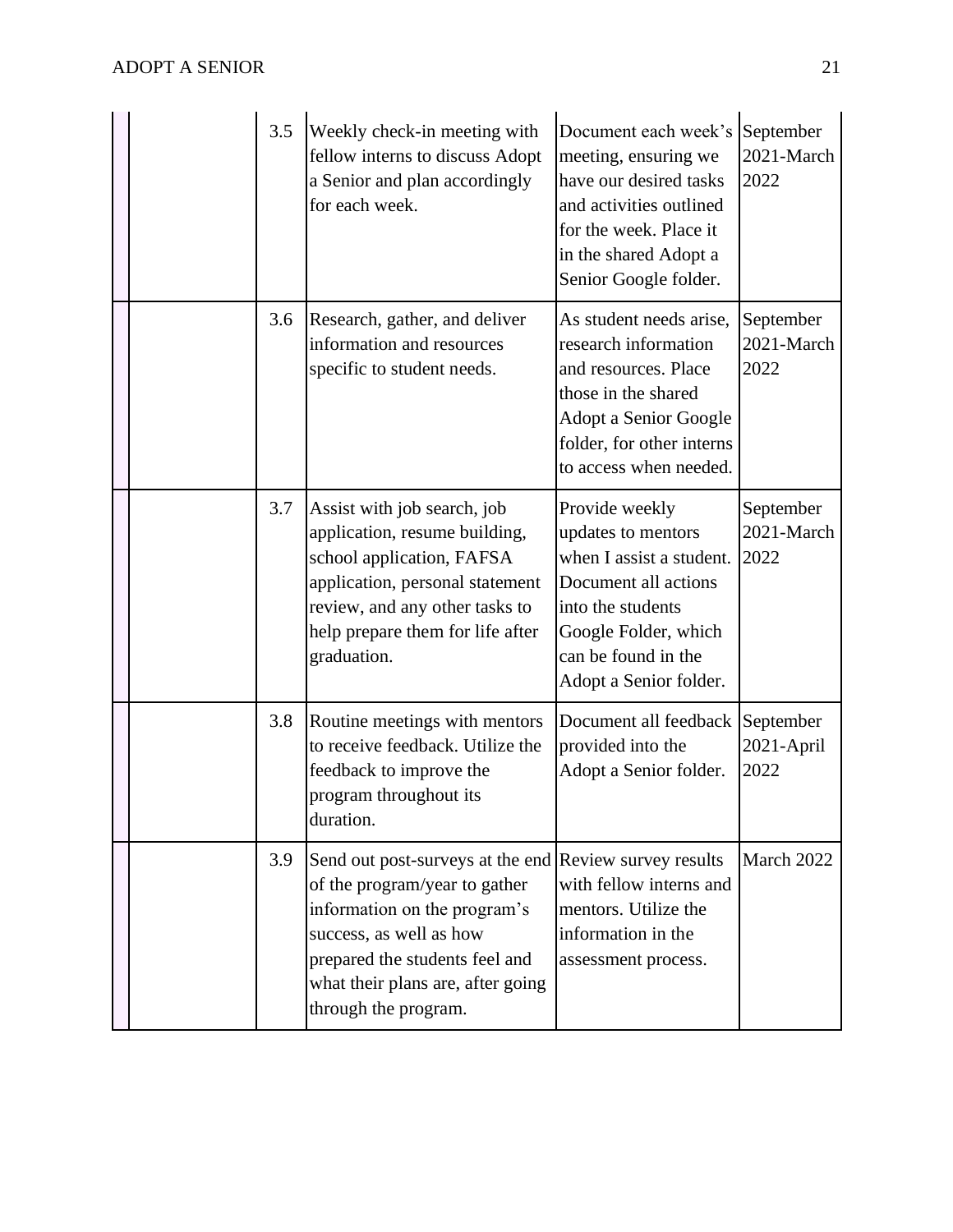| 4 Assess project                | 4.1 | Gather, analyze, and compare<br>the data from the pre and post<br>surveys.                                                               | Use the data to inform<br>the program moving<br>forward. Summarize<br>results and create a<br>document within the<br>Adopt a Senior folder<br>that illustrates the data<br>and associated<br>improvements that can<br>be made. | March-April<br>2022 |
|---------------------------------|-----|------------------------------------------------------------------------------------------------------------------------------------------|--------------------------------------------------------------------------------------------------------------------------------------------------------------------------------------------------------------------------------|---------------------|
|                                 | 4.2 | Meet with fellow interns and<br>mentors to review the Adopt a<br>Senior program and its<br>successes and areas that need<br>improvement. | Document meeting<br>responses and results,<br>including suggested<br>improvements for the<br>program, were it to be<br>implemented in the<br>years to come.                                                                    | March-April<br>2022 |
| 5 Report on<br>project findings | 5.1 | Prepare capstone presentation in Present at Dress<br>selected format                                                                     | Rehearsal for grading                                                                                                                                                                                                          | April 2022          |
|                                 | 5.2 | Final preparation for Capstone<br>Festival                                                                                               | Final Capstone Festival May 2022<br>presentation!                                                                                                                                                                              |                     |
|                                 | 5.3 | Complete reporting<br>requirements                                                                                                       | Final organization and<br>capstone reports                                                                                                                                                                                     | <b>May 2022</b>     |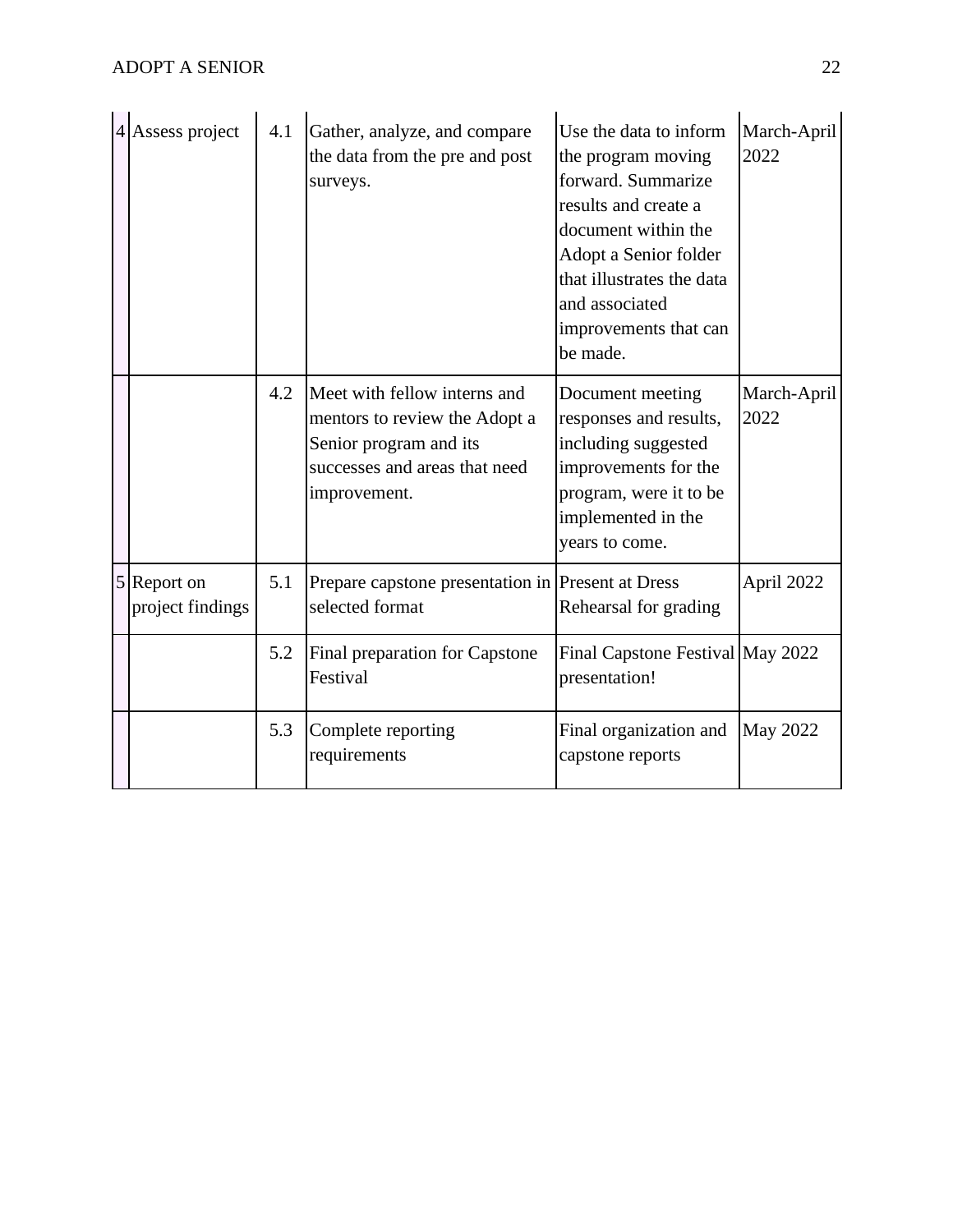## **Appendix B**

## **Post-graduation Plans Survey**

| <b>Post Graduation Plans</b>                                                                                                                                                                                   |
|----------------------------------------------------------------------------------------------------------------------------------------------------------------------------------------------------------------|
| Hi seniors!                                                                                                                                                                                                    |
| Congratulations on nearing graduation! This survey is intended to gauge post-graduation<br>plans, and provide information, resources, and support, if needed. Please take a moment to<br>complete this survey. |
| - Your LFLCS Interns @                                                                                                                                                                                         |
| melisag@lflcs.org Switch account<br>ⓒ<br>* Required                                                                                                                                                            |
| Email *                                                                                                                                                                                                        |
| Your email                                                                                                                                                                                                     |
| Name*                                                                                                                                                                                                          |
| What are your general interests? (e.g. hobbies, sports, movies, music, etc.) *                                                                                                                                 |
| Your answer                                                                                                                                                                                                    |
|                                                                                                                                                                                                                |
| What are your academic interests? (e.g. favorite school subject). Please select all<br>that apply. If you select "other", provide a brief explanation. *                                                       |
| Math                                                                                                                                                                                                           |
| English                                                                                                                                                                                                        |
| Science                                                                                                                                                                                                        |
| <b>History/Social Studies</b>                                                                                                                                                                                  |
| Other:                                                                                                                                                                                                         |
| Do you have plans for after graduation? *                                                                                                                                                                      |
| Yes                                                                                                                                                                                                            |
|                                                                                                                                                                                                                |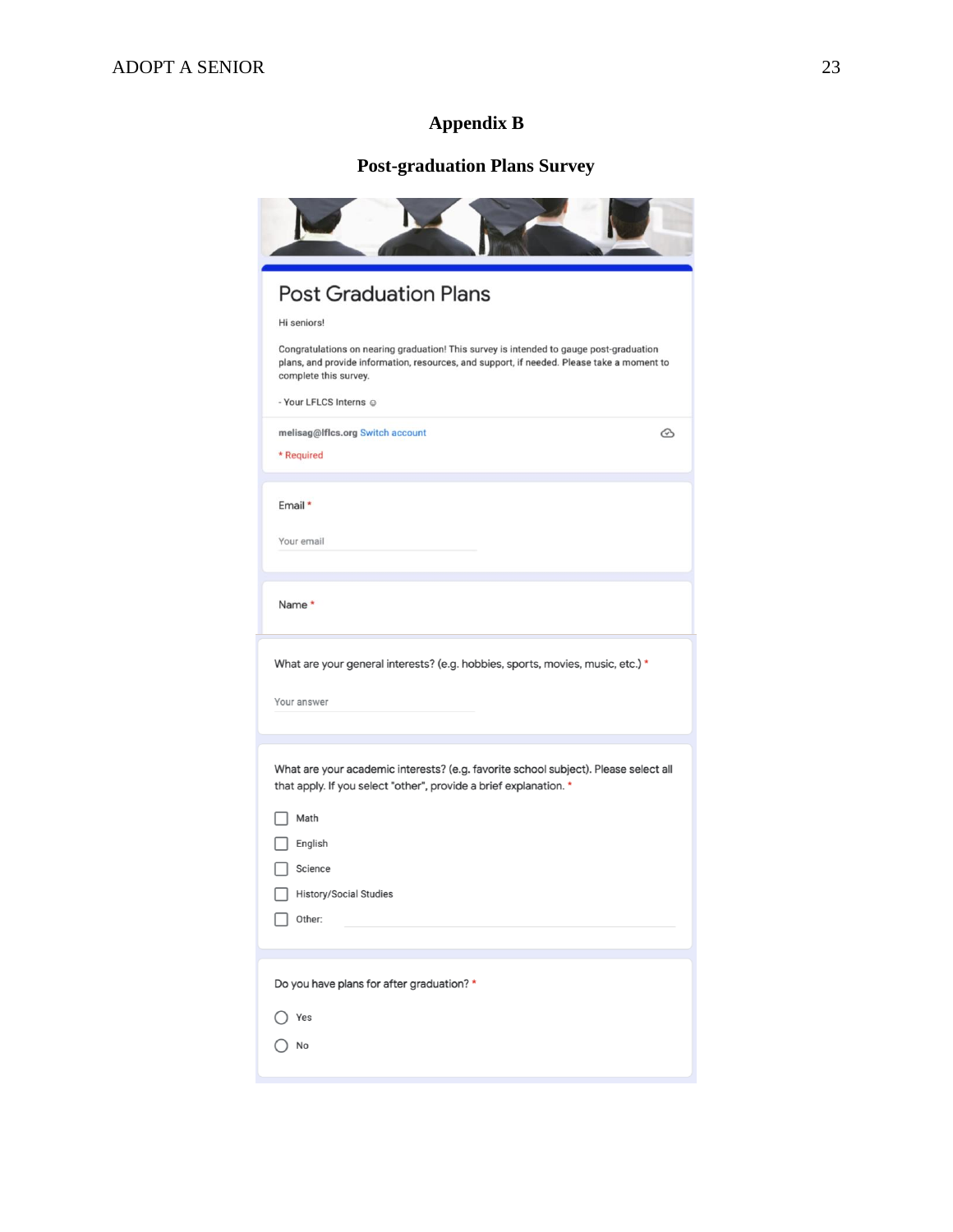| If yes, select the option that best describes your plans? If you select "other",<br>provide a brief description.                 |
|----------------------------------------------------------------------------------------------------------------------------------|
| ◯ 4-year College/University                                                                                                      |
| ◯ Community College                                                                                                              |
| <b>Trade School</b>                                                                                                              |
| Work Force                                                                                                                       |
| Military                                                                                                                         |
| Other:                                                                                                                           |
|                                                                                                                                  |
| Are you interested in receiving information and resources to help develop a post-<br>graduation plan that best works for you? *  |
| Yes                                                                                                                              |
| No                                                                                                                               |
| () Maybe                                                                                                                         |
| Would you like to learn about how to qualify for free money to help pay for<br>college or trade school? *                        |
| Yes                                                                                                                              |
| No                                                                                                                               |
| Maybe                                                                                                                            |
|                                                                                                                                  |
| Would you be interested in any of the following senior activities? If you select<br>other, please provide a brief explanation. * |
| <b>College Campus Tours</b>                                                                                                      |
| Help with college applications                                                                                                   |
| Help completing FAFSA                                                                                                            |
| How to write a resume                                                                                                            |
| How to fill out a job application                                                                                                |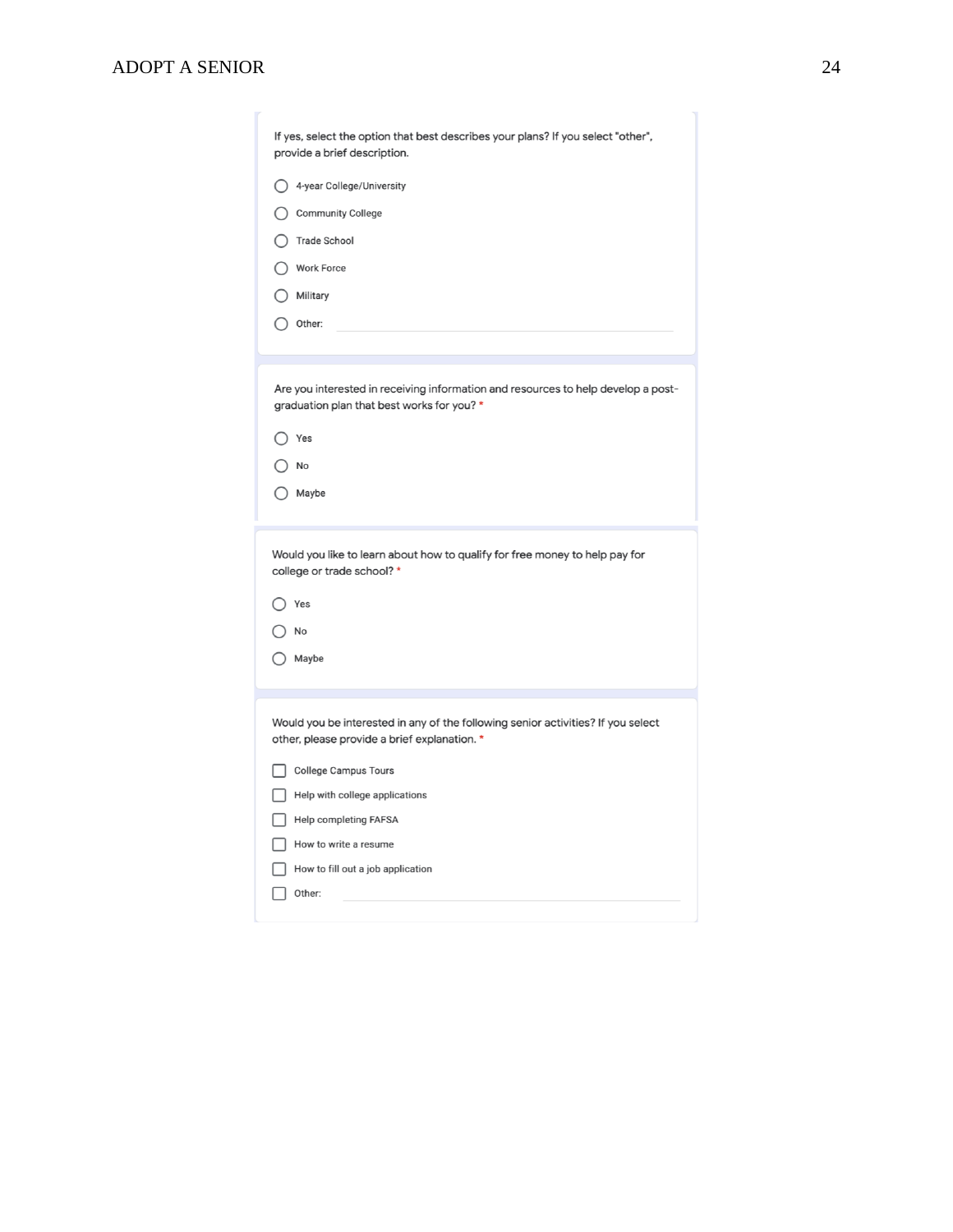#### **Appendix C**

#### **Post-graduation Preparedness Survey**

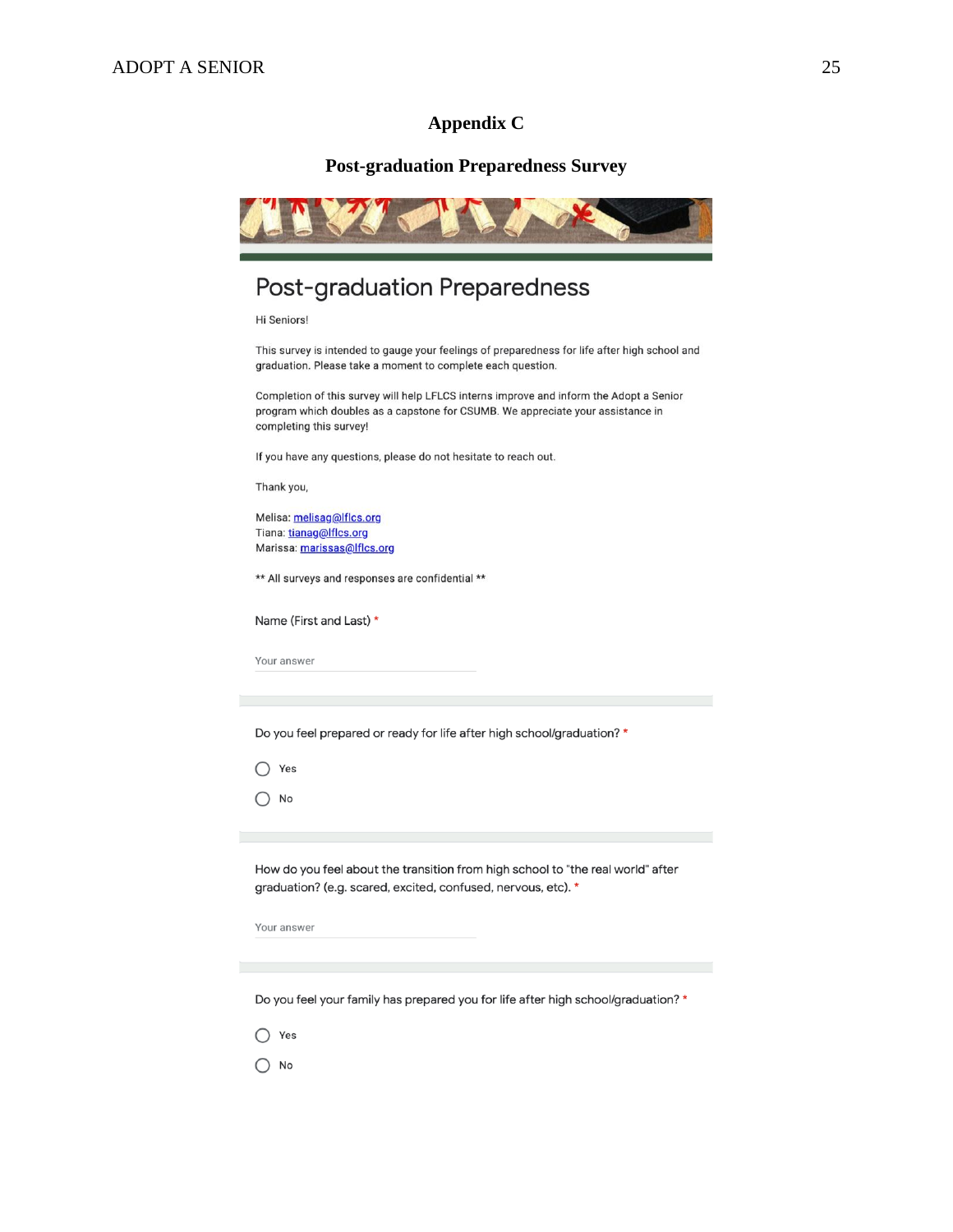| Do you feel LFLCS has been successful in preparing you for life after high<br>school/graduation?*                                              |
|------------------------------------------------------------------------------------------------------------------------------------------------|
| Yes                                                                                                                                            |
| No                                                                                                                                             |
| Please explain why you chose your answer for the question above. *                                                                             |
| Your answer                                                                                                                                    |
|                                                                                                                                                |
| What can LFLCS do to better prepare you for life after high school/graduation? *                                                               |
| Your answer                                                                                                                                    |
|                                                                                                                                                |
| Has Adopt a Senior increased your feeling of preparedness for life after high<br>school? (yes, no) *                                           |
| Yes                                                                                                                                            |
| No                                                                                                                                             |
| N/A - I have not participated                                                                                                                  |
|                                                                                                                                                |
| What did you like or not like about the Adopt a Senior Program? This is where you<br>can provide us with suggestions to improve the program. * |
| Your answer                                                                                                                                    |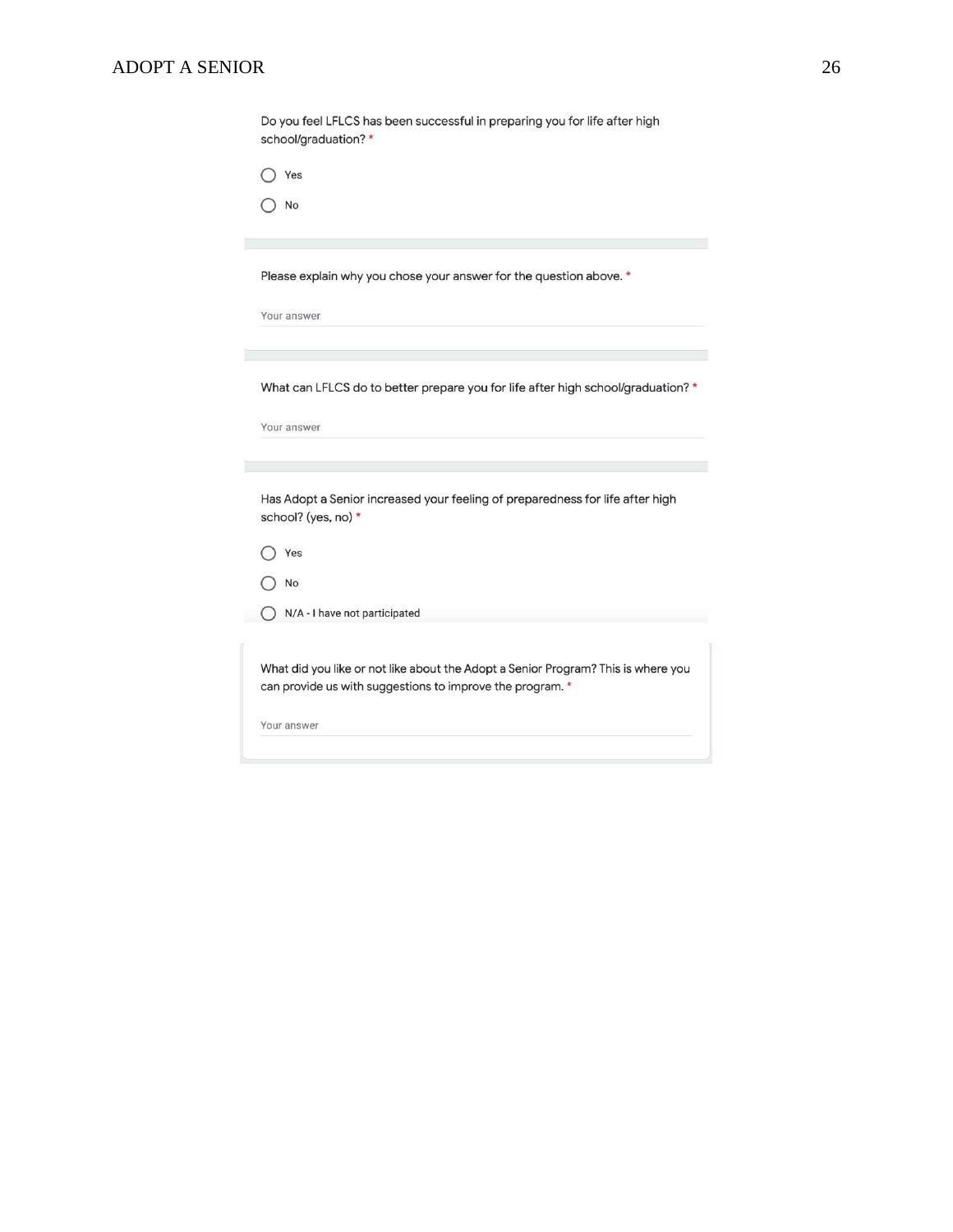## **Appendix D**

## **Weekly Check-in Survey**

## Weekly Check-In

Hi Seniors!

As part of our weekly check-ins, please complete this form.

\*\*| want to be able to support you as best I can! Please answer the questions as honestly as<br>possible. This is a safe space. All answers are confidential\*\*

| Your LFLCS Intern,<br>- Melisa -                                                                                                                                                                          |
|-----------------------------------------------------------------------------------------------------------------------------------------------------------------------------------------------------------|
| melisag@lflcs.org Switch account<br>∞                                                                                                                                                                     |
| Your email will be recorded when you submit this form                                                                                                                                                     |
| * Required                                                                                                                                                                                                |
|                                                                                                                                                                                                           |
| How are classes going? Briefly explain how you are doing academically (ex:<br>classes are going well/are difficult, I'm doing well, ahead on homework, struggling<br>to meet due dates, stressed, etc.) * |
| Your answer                                                                                                                                                                                               |
| Briefly explain how are you are doing in your personal life (ex: hardships at home,<br>health issues in the family, everything is going well, job interview coming up, etc.)                              |
| Your answer                                                                                                                                                                                               |
|                                                                                                                                                                                                           |
|                                                                                                                                                                                                           |
| Is there anything else you would like me to know? If so, please explain. *                                                                                                                                |
| Your answer                                                                                                                                                                                               |
|                                                                                                                                                                                                           |
|                                                                                                                                                                                                           |
| Would you like to meet one-on-one (Google Meet or in person) to discuss how<br>things are going (academic or personal), your post graduation plans, or simply to<br>say hello? *                          |
| Yes                                                                                                                                                                                                       |
|                                                                                                                                                                                                           |

◯ Maybe - Please email me